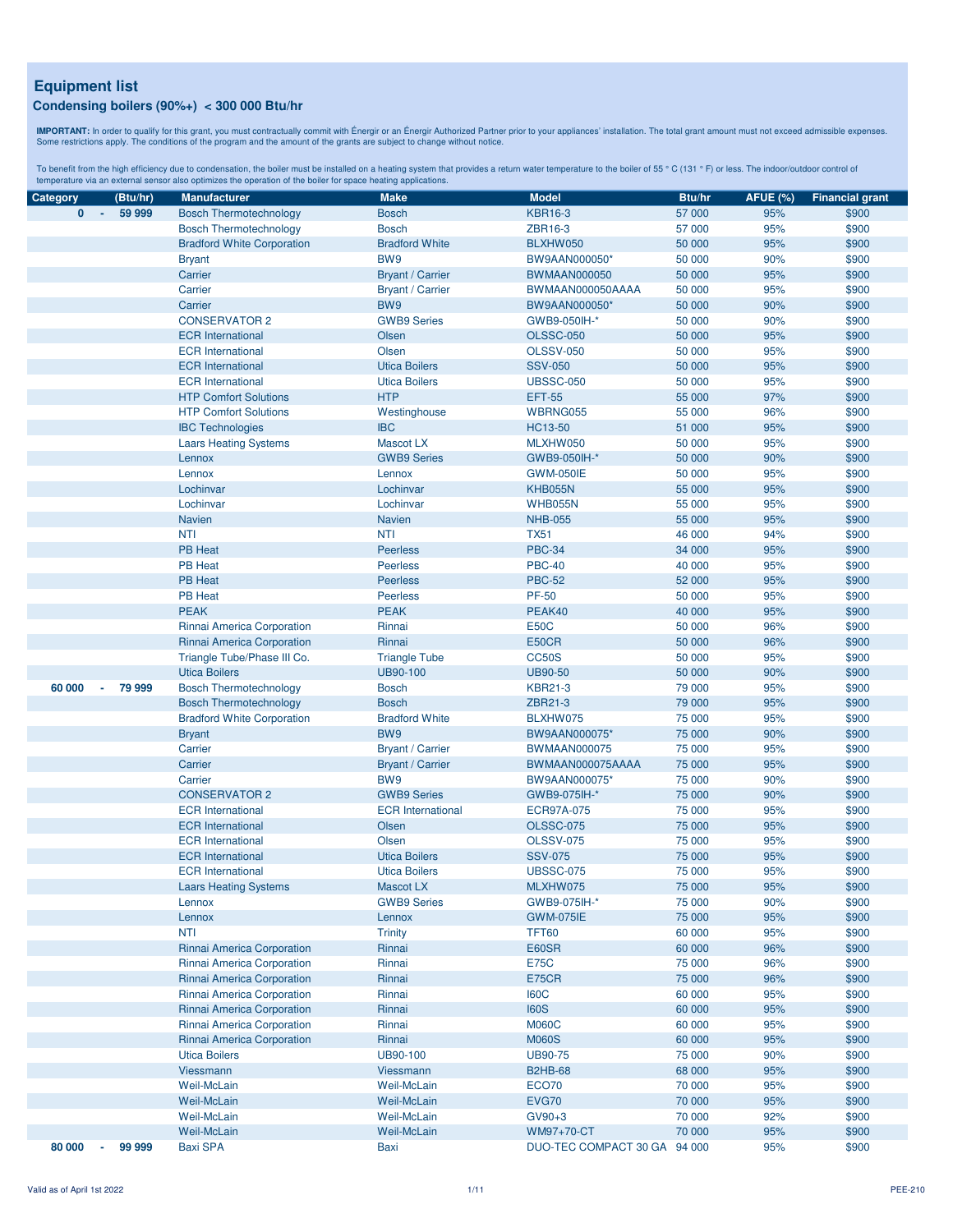**IMPORTANT:** In order to qualify for this grant, you must contractually commit with Énergir o an Énergir Authorized Partner prior to your appliances' installation. The total grant amount must not exceed admissible expenses

| Category | (Btu/hr) | <b>Manufacturer</b>                                          | <b>Make</b>             | <b>Model</b>        | Btu/hr | <b>AFUE (%)</b> | <b>Financial grant</b> |
|----------|----------|--------------------------------------------------------------|-------------------------|---------------------|--------|-----------------|------------------------|
|          |          | <b>Bosch Thermotechnology</b>                                | <b>Buderus</b>          | GB14224             | 84 000 | 95%             | \$900                  |
|          |          | <b>Bosch Thermotechnology</b>                                | <b>Buderus</b>          | <b>SSB85</b>        | 85 000 | 96%             | \$900                  |
|          |          | <b>Bradford White Corporation</b>                            | <b>Bradford White</b>   | BMFTHW080N          | 80 000 | 95%             | \$900                  |
|          |          | <b>Bradford White Corporation</b>                            | <b>Bradford White</b>   | <b>BNTH080</b>      | 80 000 | 95%             | \$900                  |
|          |          | <b>Camus Hydronics</b>                                       | Camus/DynaMax           | <b>DMNC0083</b>     | 80 000 | 90%             | \$900                  |
|          |          | <b>Camus Hydronics</b>                                       | Camus/DynaMax           | <b>DMNH0081</b>     | 80 000 | 90%             | \$900                  |
|          |          | <b>Camus Hydronics</b>                                       | <b>Valiant FT</b>       | <b>VANH-0080</b>    | 80 000 | 95%             | \$900                  |
|          |          | Carrier                                                      | <b>Bryant / Carrier</b> | <b>BWCAAG000120</b> | 85 000 | 95%             | \$900                  |
|          |          | Carrier                                                      | <b>Bryant / Carrier</b> | <b>BWHAAG000120</b> | 85 000 | 95%             | \$900                  |
|          |          | Crown Boiler Company                                         | <b>Crown Boiler</b>     | PHNTM080            | 80 000 | 94%             | \$900                  |
|          |          | <b>Crown Boiler Company</b>                                  | <b>Crown Boiler</b>     | PHNTM080B           | 80 000 | 95%             | \$900                  |
|          |          | <b>ECR</b> International                                     | <b>Utica Boilers</b>    | <b>MAC-115</b>      | 93 500 | 95%             | \$900                  |
|          |          | <b>Glow Technologies Inc.</b>                                | <b>Glow Brand</b>       | <b>B85</b>          | 87 800 | 95%             | \$900                  |
|          |          | Glow Technologies Inc                                        | <b>Glow Brand</b>       | C <sub>95</sub>     | 97 000 | 95%             | \$900                  |
|          |          | <b>HTP Comfort Solutions</b>                                 | <b>ELITE ULTRA</b>      | EFTU-85WBN          | 85 000 | 96%             | \$900                  |
|          |          | <b>HTP Comfort Solutions</b>                                 | <b>HTP</b>              | <b>EFT-80</b>       | 80 000 | 96%             | \$900                  |
|          |          | <b>HTP Comfort Solutions</b>                                 | <b>HTP</b>              | ELU-85WBN           | 85 000 | 96%             | \$900                  |
|          |          | <b>HTP Comfort Solutions</b>                                 | <b>HTP</b>              | EP-80               | 80 000 | 96%             | \$900                  |
|          |          | <b>HTP Comfort Solutions</b>                                 | <b>HTP</b>              | <b>UFT-80*</b>      | 80 000 | 95%             | \$900                  |
|          |          |                                                              |                         |                     |        | 96%             | \$900                  |
|          |          | <b>HTP Comfort Solutions</b><br><b>HTP Comfort Solutions</b> | Westinghouse            | <b>WBRE**080</b>    | 80 000 |                 |                        |
|          |          |                                                              | Westinghouse            | WBRNG080            | 80 000 | 96%             | \$900                  |
|          |          | <b>HTP Comfort Solutions</b>                                 | Westinghouse            | <b>WBRU**080*</b>   | 80 000 | 95%             | \$900                  |
|          |          | <b>IBC Technologies</b>                                      | <b>IBC</b>              | DC 15-95            | 95 000 | 95%             | \$900                  |
|          |          | <b>IBC Technologies</b>                                      | <b>IBC</b>              | HC 15-95            | 95 000 | 95%             | \$900                  |
|          |          | <b>IBC Technologies</b>                                      | <b>IBC</b>              | <b>SFB 99</b>       | 99 000 | 96%             | \$900                  |
|          |          | <b>IBC Technologies</b>                                      | <b>IBC</b>              | <b>SFC 99</b>       | 99 000 | 96%             | \$900                  |
|          |          | <b>IBC Technologies</b>                                      | <b>IBC</b>              | DC15-96             | 96 000 | 96%             | \$900                  |
|          |          | <b>IBC Technologies</b>                                      | <b>IBC</b>              | DC23-84             | 84 000 | 94%             | \$900                  |
|          |          | <b>IBC Technologies</b>                                      | <b>IBC</b>              | <b>HC15-96</b>      | 96 000 | 96%             | \$900                  |
|          |          | <b>IBC Technologies</b>                                      | <b>IBC</b>              | HC23-84             | 84 000 | 94%             | \$900                  |
|          |          | <b>IBC Technologies</b>                                      | <b>IBC</b>              | SL10-85G3           | 85 000 | 96%             | \$900                  |
|          |          | <b>Laars Heating Systems</b>                                 | Laars                   | <b>NTH080</b>       | 80 000 | 95%             | \$900                  |
|          |          | <b>Laars Heating Systems</b>                                 | <b>Mascot FT</b>        | MFTHW080            | 80 000 | 95%             | \$900                  |
|          |          | Lochinvar                                                    | Lochinvar               | EPB080N             | 80 000 | 95%             | \$900                  |
|          |          | Lochinvar                                                    | Lochinvar               | <b>KHB085N</b>      | 85 000 | 95%             | \$900                  |
|          |          | Lochinvar                                                    | Lochinvar               | NKB080N             | 80 000 | 95%             | \$900                  |
|          |          | Lochinvar                                                    | Lochinvar               | <b>WHB085N</b>      | 85 000 | 95%             | \$900                  |
|          |          | Navien                                                       | <b>Navien</b>           | <b>NHB-080</b>      | 80 000 | 95%             | \$900                  |
|          |          | <b>NTI</b>                                                   | <b>FTVN</b>             | <b>FTVN085</b>      | 85 000 | 96%             | \$900                  |
|          |          | <b>NTI</b>                                                   | NTI                     | <b>TI100</b>        | 93 000 | 94%             | \$900                  |
|          |          | <b>NTI</b>                                                   | <b>NTI</b>              | <b>TRX085</b>       | 85 000 | 96%             | \$900                  |
|          |          | <b>NTI</b>                                                   | <b>NTI</b>              | <b>TS80</b>         | 80 000 | 93%             | \$900                  |
|          |          | <b>NTI</b>                                                   | <b>NTI</b>              | <b>TX81</b>         | 82 000 | 94%             | \$900                  |
|          |          | <b>NTI</b>                                                   | <b>Trinity</b>          | <b>TFT85</b>        | 85 000 | 95%             | \$900                  |
|          |          | PB Heat                                                      | Peerless                | <b>PF-80</b>        | 80 000 | 95%             | \$900                  |
|          |          | <b>PNA</b>                                                   | Pensotti                | PCH18/B-H           | 80 000 | 91%             | \$900                  |
|          |          | <b>PNA</b>                                                   | Pensotti                | <b>PCI18/8-H</b>    | 80 000 | 91%             | \$900                  |
|          |          | Raypak                                                       | Raypak                  | H7-088AR*           | 85 000 | 95%             | \$900                  |
|          |          | Rinnai America Corporation                                   | Rinnai                  | E85SR               | 85 000 | 95%             | \$900                  |
|          |          | Rinnai America Corporation                                   | Rinnai                  | <b>190C</b>         | 90 000 | 95%             | \$900                  |
|          |          | Rinnai America Corporation                                   | Rinnai                  | <b>190S</b>         | 90 000 | 95%             | \$900                  |
|          |          | Rinnai America Corporation                                   | Rinnai                  | <b>M090C</b>        | 90 000 | 95%             | \$900                  |
|          |          | Rinnai America Corporation                                   | Rinnai                  | <b>M090S</b>        | 90 000 | 95%             | \$900                  |
|          |          | Rinnai America Corporation                                   | Rinnai                  | Q85S                | 85 000 | 95%             | \$900                  |
|          |          | Slant/Fin Corporation                                        | Slant/Fin               | <b>CHS-85</b>       | 85 000 | 95%             | \$900                  |
|          |          | Slant/Fin Corporation                                        | Slant/Fin               | VGH-80-CH           | 80 000 | 95%             | \$900                  |
|          |          | Slant/Fin Corporation                                        | Slant/Fin               | <b>VGH-90-CO</b>    | 80 000 | 95%             | \$900                  |
|          |          | Slant/Fin Corporation                                        | Slant/Fin               | VSLII-90            | 90 000 | 92%             | \$900                  |
|          |          | Triangle Tube/Phase III Co.                                  | <b>Triangle Tube</b>    | <b>CC85S</b>        | 84 000 | 94%             | \$900                  |
|          |          | Triangle Tube/Phase III Co.                                  | <b>Triangle Tube</b>    | Solo 80             | 80 000 | 95%             | \$900                  |
|          |          | U.S. Boiler Company                                          | Burnham by U.S. Boiler  | <b>ALP080B</b>      | 80 000 | 95%             | \$900                  |
|          |          | U.S. Boiler Company                                          | Burnham by U.S. Boiler  | <b>ASPN-085</b>     | 85 000 | 96%             | \$900                  |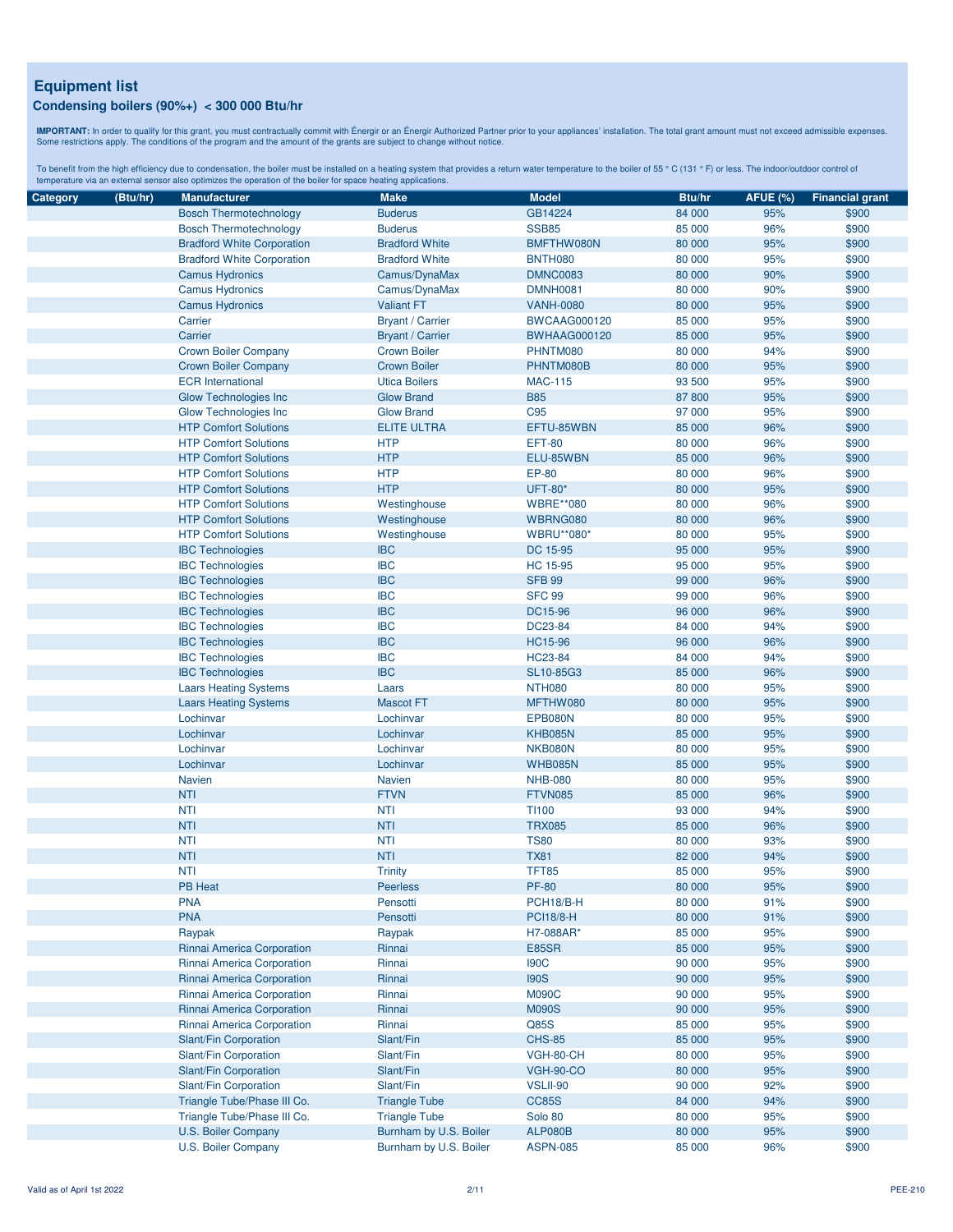**IMPORTANT:** In order to qualify for this grant, you must contractually commit with Énergir o an Énergir Authorized Partner prior to your appliances' installation. The total grant amount must not exceed admissible expenses

| Category | (Btu/hr)                            | <b>Manufacturer</b>               | <b>Make</b>                  | <b>Model</b>                  | Btu/hr             | <b>AFUE (%)</b> | <b>Financial grant</b> |
|----------|-------------------------------------|-----------------------------------|------------------------------|-------------------------------|--------------------|-----------------|------------------------|
|          |                                     | U.S. Boiler Company               | Burnham by U.S. Boiler       | K2-080                        | 80 000             | 94%             | \$900                  |
|          |                                     | U.S. Boiler Company               | Burnham by U.S. Boiler       | <b>K2FT-085</b>               | 85 000             | 95%             | \$900                  |
|          |                                     | U.S. Boiler Company               | Burnham by U.S. Boiler       | <b>K2WT-080</b>               | 80 000             | 94%             | \$900                  |
|          |                                     | U.S. Boiler Company               | Burnham by U.S. Boiler       | <b>K2WT-080B</b>              | 80 000             | 95%             | \$900                  |
|          |                                     | U.S. Boiler Company               | Burnham by U.S. Boiler       | <b>X-C080</b>                 | 80 000             | 94%             | \$900                  |
|          |                                     | U.S. Boiler Company               | Burnham by U.S. Boiler       | <b>X-C080B</b>                | 80 000             | 95%             | \$900                  |
|          |                                     |                                   | Shadow                       | SHADW080                      |                    | 94%             |                        |
|          |                                     | <b>Velocity Boiler Works</b>      |                              |                               | 80 000             |                 | \$900                  |
|          |                                     | <b>Velocity Boiler Works</b>      | Shadow                       | SHADW080B                     | 80 000             | 95%             | \$900                  |
|          |                                     | <b>Velocity Boiler Works</b>      | <b>Velocity Boiler Works</b> | PHNTM080B                     | 80 000             | 95%             | \$900                  |
|          |                                     | <b>Velocity Boiler Works</b>      | <b>Velocity Boiler Works</b> | <b>RPTR085</b>                | 85 000             | 95%             | \$900                  |
|          |                                     | <b>Velocity Boiler Works</b>      | <b>Velocity Boiler Works</b> | RPTR085HB                     | 85 000             | 96%             | \$900                  |
|          |                                     | Vesta.DS                          | Vesta                        | <b>VRB-80</b>                 | 80 000             | 95%             | \$900                  |
|          |                                     | Vesta.DS                          | <b>Vesta</b>                 | <b>VRC-80</b>                 | 80 000             | 95%             | \$900                  |
|          |                                     | Viessmann                         | Viessmann                    | <b>B1HA-94</b>                | 94 000             | 95%             | \$900                  |
|          |                                     | Viessmann                         | Viessmann                    | <b>B1HE-85</b>                | 85 000             | 95%             | \$900                  |
|          |                                     | Viessmann                         | <b>Viessmann</b>             | <b>B2HB-94</b>                | 94 000             | 95%             | \$900                  |
|          |                                     | Viessmann                         | <b>Viessmann</b>             | <b>B2HE-85</b>                | 85 000             | 95%             | \$900                  |
|          |                                     | Viessmann                         | Viessmann                    | <b>CU3A-94</b>                | 94 000             | 95%             | \$900                  |
|          |                                     | Weil-McLain                       | <b>ECO Tec</b>               | ECO TEC 80                    | 80 000             | 95%             | \$900                  |
|          |                                     | Weil-McLain                       | <b>Weil-McLain</b>           | AB-80-*                       | 80 000             | 95%             | \$900                  |
|          |                                     | Weil-McLain                       | <b>Weil-McLain</b>           | ULTRA80-CT                    | 80 000             | 94%             | \$900                  |
|          |                                     | Williamson-Thermoflo              | <b>Williamson-Thermoflo</b>  | FS-80-*                       | 80 000             | 95%             | \$900                  |
| 100 000  | 119 999<br>$\overline{\phantom{a}}$ | <b>Bosch Thermotechnology</b>     | <b>Bosch</b>                 | <b>KBR28-3</b>                | 100 000            | 95%             | \$900                  |
|          |                                     | <b>Bosch Thermotechnology</b>     | <b>Bosch</b>                 | <b>KWB28-3</b>                | 100 000            | 95%             | \$900                  |
|          |                                     | <b>Bosch Thermotechnology</b>     | <b>Bosch</b>                 | ZBR28-3                       | 100 000            | 95%             | \$900                  |
|          |                                     | <b>Bosch Thermotechnology</b>     | <b>Bosch</b>                 | ZWB28-3                       | 100 000            | 95%             | \$900                  |
|          |                                     | <b>Bosch Thermotechnology</b>     | <b>Buderus</b>               | GB14230                       | 106 000            | 95%             | \$900                  |
|          |                                     | <b>Bradford White Corporation</b> | <b>Bradford White</b>        | BLXHW100                      | 100 000            | 95%             | \$900                  |
|          |                                     | <b>Bradford White Corporation</b> | <b>Bradford White</b>        | BMFTHW100N                    | 100 000            | 95%             | \$900                  |
|          |                                     | <b>Bradford White Corporation</b> | <b>Bradford White</b>        | <b>BNTH105</b>                | 105 000            | 95%             | \$900                  |
|          |                                     | <b>Bryant</b>                     | BW9                          | BW9AAN000100*                 | 100 000            | 90%             | \$900                  |
|          |                                     | <b>Camus Hydronics</b>            | Camus/DynaMax                | <b>DMNC0103</b>               | 100 000            | 90%             | \$900                  |
|          |                                     | <b>Camus Hydronics</b>            | Camus/DynaMax                | <b>DMNH0101</b>               | 100 000            | 90%             | \$900                  |
|          |                                     | <b>Camus Hydronics</b>            | <b>Valiant FT</b>            | <b>VANH-0110</b>              | 110 000            | 95%             | \$900                  |
|          |                                     | Carrier                           | <b>Bryant / Carrier</b>      | <b>BWCAAG000150</b>           | 119 000            | 95%             | \$900                  |
|          |                                     | Carrier                           | <b>Bryant / Carrier</b>      | <b>BWHAAG000150</b>           | 119 000            | 95%             | \$900                  |
|          |                                     | Carrier                           | <b>Bryant / Carrier</b>      | <b>BWMAAN000100</b>           | 100 000            | 95%             | \$900                  |
|          |                                     | Carrier                           | <b>Bryant / Carrier</b>      | BWMAAN000100AAAA              | 100 000            | 95%             | \$900                  |
|          |                                     | Carrier                           | BW9                          | BW9AAN000100*                 | 100 000            | 90%             | \$900                  |
|          |                                     | <b>CONSERVATOR 2</b>              | <b>GWB9 Series</b>           | GWB9-100IH-*                  | 100 000            | 90%             | \$900                  |
|          |                                     | <b>Crown Boiler Company</b>       | <b>Crown Boiler</b>          | PHNTM100                      | 100 000            | 93%             | \$900                  |
|          |                                     | <b>ECR</b> International          | <b>ECR</b> International     | <b>ECR97A-100</b>             | 100 000            | 95%             | \$900                  |
|          |                                     | <b>ECR</b> International          | Olsen                        | <b>OLSSC-100</b>              | 100 000            | 95%             | \$900                  |
|          |                                     | <b>ECR</b> International          | Olsen                        | <b>OLSSV-100</b>              | 100 000            | 95%             | \$900                  |
|          |                                     | <b>ECR</b> International          | <b>Utica Boilers</b>         | <b>SSV-100</b>                | 100 000            |                 | \$900                  |
|          |                                     | <b>ECR</b> International          | <b>Utica Boilers</b>         | <b>UBSSC-100</b>              | 100 000            | 95%<br>95%      | \$900                  |
|          |                                     | <b>HTP Comfort Solutions</b>      | <b>ELITE ULTRA</b>           | EFTU-110WBN                   | 110 000            | 95%             | \$900                  |
|          |                                     |                                   |                              |                               |                    |                 |                        |
|          |                                     | <b>HTP Comfort Solutions</b>      | <b>ELITE ULTRA</b>           | EFTU-110WCN<br><b>EFT-110</b> | 110 000<br>110 000 | 95%<br>96%      | \$900                  |
|          |                                     | <b>HTP Comfort Solutions</b>      | <b>HTP</b>                   | ELU-120WCN                    | 114 000            |                 | \$900                  |
|          |                                     | <b>HTP Comfort Solutions</b>      | <b>HTP</b><br><b>HTP</b>     |                               | 110 000            | 95%             | \$900                  |
|          |                                     | <b>HTP Comfort Solutions</b>      |                              | EP-110                        |                    | 95%             | \$900                  |
|          |                                     | <b>HTP Comfort Solutions</b>      | <b>HTP</b>                   | UFT-100*                      | 100 000            | 95%             | \$900                  |
|          |                                     | <b>HTP Comfort Solutions</b>      | Westinghouse                 | <b>WBRE**110</b>              | 110 000            | 97%             | \$900                  |
|          |                                     | <b>HTP Comfort Solutions</b>      | Westinghouse                 | WBRNG110                      | 110 000            | 95%             | \$900                  |
|          |                                     | <b>HTP Comfort Solutions</b>      | Westinghouse                 | <b>WBRU**100*</b>             | 100 000            | 95%             | \$900                  |
|          |                                     | <b>IBC Technologies</b>           | <b>IBC</b>                   | DC29-106                      | 106 000            | 94%             | \$900                  |
|          |                                     | <b>IBC Technologies</b>           | <b>IBC</b>                   | HC29-106                      | 106 000            | 94%             | \$900                  |
|          |                                     | <b>IBC Technologies</b>           | <b>IBC</b>                   | SL14-115G3                    | 115 000            | 95%             | \$900                  |
|          |                                     | <b>IBC Technologies</b>           | <b>IBC</b>                   | <b>VX 110</b>                 | 110 000            | 95%             | \$900                  |
|          |                                     | King Heating Products Inc.        | <b>Eco King Supreme</b>      | C <sub>100</sub>              | 105 000            | 94%             | \$900                  |
|          |                                     | King Heating Products Inc.        | <b>Eco King Supreme</b>      | H <sub>100</sub>              | 105 000            | 94%             | \$900                  |
|          |                                     | Kiturami                          | Kiturami                     | KCGB-100SR                    | 100 000            | 95%             | \$900                  |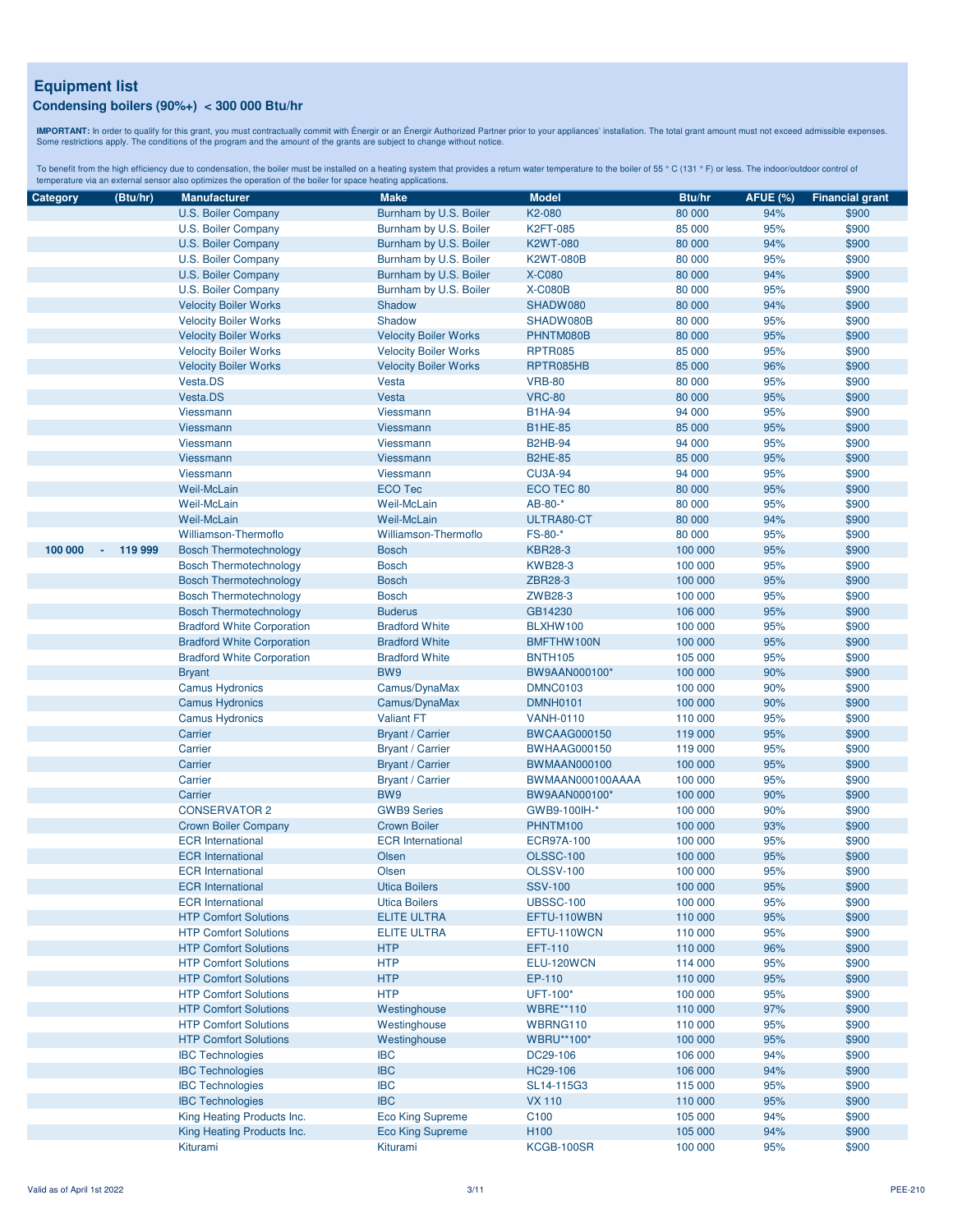**IMPORTANT:** In order to qualify for this grant, you must contractually commit with Énergir o an Énergir Authorized Partner prior to your appliances' installation. The total grant amount must not exceed admissible expenses

| Category | (Btu/hr) | <b>Manufacturer</b>          | <b>Make</b>                  | <b>Model</b>             | Btu/hr  | <b>AFUE (%)</b> | <b>Financial grant</b> |
|----------|----------|------------------------------|------------------------------|--------------------------|---------|-----------------|------------------------|
|          |          | <b>Laars Heating Systems</b> | Laars                        | <b>NTH105</b>            | 105 000 | 95%             | \$900                  |
|          |          | <b>Laars Heating Systems</b> | <b>Mascot FT</b>             | MFTHW100                 | 100 000 | 95%             | \$900                  |
|          |          | <b>Laars Heating Systems</b> | <b>Mascot LX</b>             | MLXHW100                 | 100 000 | 95%             | \$900                  |
|          |          | Lennox                       | <b>GWB9 Series</b>           | GWB9-100IH-*             | 100 000 | 90%             | \$900                  |
|          |          | Lennox                       | Lennox                       | <b>GWM-100IE</b>         | 100 000 | 95%             | \$900                  |
|          |          | Lochinvar                    | A.O. Smith                   | $ACB-110(S,H)-N$         | 110 000 | 95%             | \$900                  |
|          |          | Lochinvar                    | Lochinvar                    | <b>EPB110N</b>           | 110 000 | 95%             | \$900                  |
|          |          | Lochinvar                    | Lochinvar                    | EPC110N                  | 110 000 | 95%             | \$900                  |
|          |          | Lochinvar                    | Lochinvar                    | KHB110N                  | 110 000 | 95%             | \$900                  |
|          |          | Lochinvar                    | Lochinvar                    | NKB110N                  | 110 000 | 95%             | \$900                  |
|          |          | Lochinvar                    | Lochinvar                    | NKC110N                  | 110 000 | 95%             | \$900                  |
|          |          | Lochinvar                    | Lochinvar                    | WHB110N                  | 110 000 | 95%             | \$900                  |
|          |          | Lochinvar                    | <b>State</b>                 | SCB-110(S,H)-N           | 110 000 | 95%             | \$900                  |
|          |          | Navien                       | <b>Navien</b>                | <b>NHB-110</b>           | 110 000 | 95%             | \$900                  |
|          |          | <b>NTI</b>                   | <b>FTVN</b>                  | <b>FTVN110</b>           | 110 000 | 95%             | \$900                  |
|          |          | <b>NTI</b>                   | <b>FTVN</b>                  | FTVN110C                 | 110 000 | 95%             | \$900                  |
|          |          | <b>NTI</b>                   | <b>NTI</b>                   | <b>FTV110</b>            | 110 000 | 95%             | \$900                  |
|          |          | <b>NTI</b>                   | <b>NTI</b>                   | <b>FTV110C</b>           | 110 000 | 95%             | \$900                  |
|          |          | <b>NTI</b>                   | <b>NTI</b>                   | <b>TRX110C</b>           | 114 000 | 95%             | \$900                  |
|          |          | <b>NTI</b>                   | <b>NTI</b>                   | <b>TX101</b>             | 101 000 | 94%             | \$900                  |
|          |          | <b>NTI</b>                   | <b>NTI</b>                   | <b>VM110</b>             | 110 000 | 95%             | \$900                  |
|          |          |                              |                              |                          |         |                 |                        |
|          |          | <b>NTI</b>                   | <b>NTI</b>                   | <b>VM110P</b>            | 110 000 | 95%             | \$900                  |
|          |          | <b>NTI</b>                   | <b>Trinity</b>               | <b>TFT110</b>            | 108 000 | 95%             | \$900                  |
|          |          | <b>PB Heat</b>               | <b>Peerless</b>              | PF-110                   | 110 000 | 95%             | \$900                  |
|          |          | <b>PNA</b>                   | Pensotti                     | PCC34-H                  | 116 000 | 91%             | \$900                  |
|          |          | <b>PNA</b>                   | Pensotti                     | PCH34/B-H                | 116 000 | 91%             | \$900                  |
|          |          | <b>PNA</b>                   | Pensotti                     | PCI34/20-H               | 116 000 | 91%             | \$900                  |
|          |          | Raypak                       | Raypak                       | H7-108AR*                | 110 000 | 95%             | \$900                  |
|          |          | Rinnai America Corporation   | Rinnai                       | E110C                    | 110 000 | 96%             | \$900                  |
|          |          | Rinnai America Corporation   | Rinnai                       | E110CR                   | 110 000 | 96%             | \$900                  |
|          |          | Rinnai America Corporation   | Rinnai                       | <b>E110SR</b>            | 110 000 | 96%             | \$900                  |
|          |          | Slant/Fin Corporation        | Slant/Fin                    | <b>CHS-110</b>           | 108 000 | 95%             | \$900                  |
|          |          | Slant/Fin Corporation        | Slant/Fin                    | <b>VGH-100-CH</b>        | 100 000 | 95%             | \$900                  |
|          |          | Triangle Tube/Phase III Co.  | <b>Triangle Tube</b>         | CC105                    | 106 000 | 94%             | \$900                  |
|          |          | Triangle Tube/Phase III Co.  | <b>Triangle Tube</b>         | <b>CC105s</b>            | 106 000 | 94%             | \$900                  |
|          |          | Triangle Tube/Phase III Co.  | <b>Triangle Tube</b>         | Excellence110            | 110 000 | 95%             | \$900                  |
|          |          | Triangle Tube/Phase III Co.  | <b>Triangle Tube</b>         | <b>INSTINCT SOLO 110</b> | 110 000 | 95%             | \$900                  |
|          |          | Triangle Tube/Phase III Co.  | <b>Triangle Tube</b>         | <b>Solo 110</b>          | 110 000 | 95%             | \$900                  |
|          |          | U.S. Boiler Company          | Burnham by U.S. Boiler       | <b>ALP105B</b>           | 105 000 | 95%             | \$900                  |
|          |          | U.S. Boiler Company          | Burnham by U.S. Boiler       | <b>ASPN-110</b>          | 110 000 | 96%             | \$900                  |
|          |          | <b>U.S. Boiler Company</b>   | Burnham by U.S. Boiler       | K2-100                   | 100 000 | 93%             | \$900                  |
|          |          | U.S. Boiler Company          | Burnham by U.S. Boiler       | K2FT-110                 | 110 000 | 95%             | \$900                  |
|          |          | U.S. Boiler Company          | Burnham by U.S. Boiler       | <b>K2WT-100</b>          | 100 000 | 93%             | \$900                  |
|          |          | U.S. Boiler Company          | Burnham by U.S. Boiler       | <b>K2WT-100B</b>         | 100 000 | 95%             | \$900                  |
|          |          | U.S. Boiler Company          | Burnham by U.S. Boiler       | X-C100                   | 100 000 | 93%             | \$900                  |
|          |          | U.S. Boiler Company          | Burnham by U.S. Boiler       | <b>X-C100B</b>           | 100 000 | 95%             | \$900                  |
|          |          | <b>Utica Boilers</b>         | UB90-100                     | UB90-100                 | 100 000 | 95%             | \$900                  |
|          |          | <b>Velocity Boiler Works</b> | Phantom                      | PHNTM100B                | 100 000 | 95%             | \$900                  |
|          |          | <b>Velocity Boiler Works</b> | Raptor                       | <b>RPTR110</b>           | 110 000 | 95%             | \$900                  |
|          |          | <b>Velocity Boiler Works</b> | Shadow                       | SHADW100                 | 100 000 | 93%             | \$900                  |
|          |          | <b>Velocity Boiler Works</b> | Shadow                       | SHADW100B                | 100 000 | 95%             | \$900                  |
|          |          | <b>Velocity Boiler Works</b> | <b>Velocity Boiler Works</b> | RPTR110HB                | 110 000 | 96%             | \$900                  |
|          |          | Vesta.DS                     | Vesta                        | <b>VRB-110</b>           | 110 000 | 95%             | \$900                  |
|          |          | Weil-McLain                  | <b>ECO Tec</b>               | ECO TEC 110              | 110 000 | 95%             | \$900                  |
|          |          | Weil-McLain                  | Evergreen                    | <b>EVG110</b>            | 110 000 | 95%             | \$900                  |
|          |          | Weil-McLain                  | Weil-McLain                  | ECO110                   | 110 000 | 95%             | \$900                  |
|          |          | Weil-McLain                  | <b>Weil-McLain</b>           | GV90+4                   | 105 000 | 91%             | \$900                  |
|          |          | Weil-McLain                  | Weil-McLain                  | ULTRA105-CT              | 105 000 | 94%             | \$900                  |
|          |          | Weil-McLain                  | <b>Weil-McLain</b>           | WM97+110-CT              | 110 000 | 95%             | \$900                  |
| 120 000  | 139 999  | <b>Allied Engineering</b>    | Super Hot                    | <b>HSE-125-N</b>         | 124 000 | 92%             | \$900                  |
|          |          | <b>Baxi SPA</b>              | Baxi                         | LUNA DUO-TEC 1.33 GA     | 125 908 | 90%             | \$900                  |
|          |          | <b>Baxi SPA</b>              | <b>Baxi</b>                  | LUNA DUO-TEC 40 GA       | 125 908 | 90%             | \$900                  |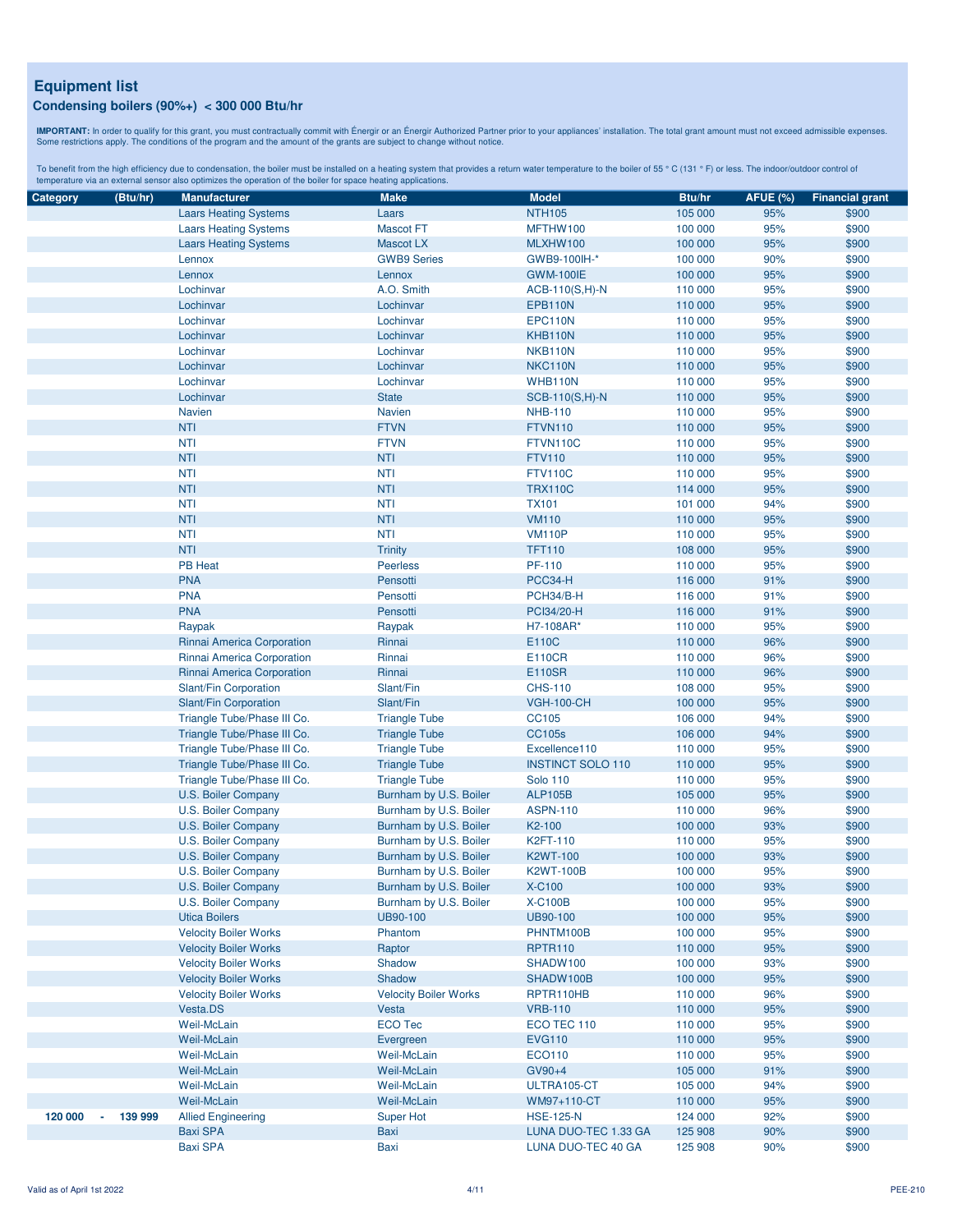**IMPORTANT:** In order to qualify for this grant, you must contractually commit with Énergir o an Énergir Authorized Partner prior to your appliances' installation. The total grant amount must not exceed admissible expenses

| Category | (Btu/hr) | <b>Manufacturer</b>                                        | <b>Make</b>              | <b>Model</b>                | Btu/hr             | <b>AFUE (%)</b> | <b>Financial grant</b> |
|----------|----------|------------------------------------------------------------|--------------------------|-----------------------------|--------------------|-----------------|------------------------|
|          |          | <b>Bosch Thermotechnology</b>                              | <b>Bosch</b>             | <b>KBR35-3</b>              | 131 000            | 95%             | \$900                  |
|          |          | <b>Bosch Thermotechnology</b>                              | <b>Bosch</b>             | <b>KWB35-3</b>              | 131 000            | 95%             | \$900                  |
|          |          | <b>Bosch Thermotechnology</b>                              | <b>Bosch</b>             | ZBR35-3                     | 131 000            | 95%             | \$900                  |
|          |          | <b>Bosch Thermotechnology</b>                              | <b>Bosch</b>             | ZWB35-3                     | 131 000            | 95%             | \$900                  |
|          |          | <b>Bosch Thermotechnology</b>                              | <b>Buderus</b>           | <b>SSB120</b>               | 120 000            | 96%             | \$900                  |
|          |          | <b>Bradford White Corporation</b>                          | <b>Bradford White</b>    | BLXHW125                    | 125 000            | 95%             | \$900                  |
|          |          | <b>Bradford White Corporation</b>                          | <b>Bradford White</b>    | BMFTHW120(N,P)****          | 120 000            | 95%             | \$900                  |
|          |          | <b>Crown Boiler Company</b>                                | <b>Crown Boiler</b>      | PHNTM120                    | 120 000            | 94%             | \$900                  |
|          |          | <b>ECR</b> International                                   | <b>ECR</b> International | <b>ECR-122</b>              | 122 000            | 95%             | \$900                  |
|          |          | <b>ECR</b> International                                   | <b>Green Mountain</b>    | <b>ECR-122</b>              | 122 000            | 95%             | \$900                  |
|          |          | <b>ECR</b> International                                   | <b>Green Mountain</b>    | GMHB125                     | 125 000            | 95%             | \$900                  |
|          |          | <b>ECR</b> International                                   | <b>Utica Boilers</b>     | <b>MAH-125</b>              | 125 000            | 95%             | \$900                  |
|          |          | <b>ECR</b> International                                   | <b>Utica Boilers</b>     | <b>MAHF-125</b>             | 125 000            | 95%             | \$900                  |
|          |          | <b>Glow Technologies Inc.</b>                              | <b>Glow Brand</b>        | <b>B120</b>                 | 121 200            | 95%             | \$900                  |
|          |          | <b>Glow Technologies Inc</b>                               | <b>Glow Brand</b>        | C140                        | 139 000            | 95%             | \$900                  |
|          |          | <b>HTP Comfort Solutions</b>                               | <b>HTP</b>               | ELU-120WBN                  | 120 000            | 95%             | \$900                  |
|          |          | <b>HTP Comfort Solutions</b>                               | <b>HTP</b>               | UFT-120*                    | 120 000            | 96%             | \$900                  |
|          |          | <b>HTP Comfort Solutions</b>                               | Westinghouse             | <b>WBRU**120*</b>           | 120 000            | 96%             | \$900                  |
|          |          | <b>IBC Technologies</b>                                    | <b>IBC</b>               | DC20-125                    | 125 000            | 95%             | \$900                  |
|          |          | <b>IBC Technologies</b>                                    | <b>IBC</b>               | DC33-124                    | 124 000            | 94%             | \$900                  |
|          |          | <b>IBC Technologies</b>                                    | <b>IBC</b>               | HC20-125                    | 125 000            | 95%             | \$900                  |
|          |          | <b>IBC Technologies</b>                                    | <b>IBC</b>               | HC33-124                    | 124 000            | 94%             | \$900                  |
|          |          | <b>IBC Technologies</b>                                    | <b>SFC 125</b>           | <b>SFC 125</b>              | 125 000            | 95%             | \$900                  |
|          |          | King Heating Products Inc.                                 | <b>Eco King Supreme</b>  | C140                        | 135 000            | 94%             | \$900                  |
|          |          | King Heating Products Inc.                                 | <b>Eco King Supreme</b>  | H140                        | 135 000            | 94%             | \$900                  |
|          |          | Kiturami                                                   | Kiturami                 | <b>KCGB-120</b>             | 120 000            | 95%             | \$900                  |
|          |          | Kiturami                                                   | Kiturami                 | KCGB-120SR                  | 120 000            | 95%             | \$900                  |
|          |          | <b>Laars Heating Systems</b>                               | <b>Mascot FT</b>         | MFTHW120                    | 120 000            | 95%             | \$900                  |
|          |          | <b>Laars Heating Systems</b>                               | <b>Mascot LX</b>         | MLXCW125                    | 125 000            | 95%             | \$900                  |
|          |          | <b>Laars Heating Systems</b>                               | Mascot LX                | MLXHW125                    | 125 000            | 95%             | \$900                  |
|          |          | <b>Navien</b>                                              | <b>Navien</b>            | <b>NCB-150E</b>             | 120 000            | 95%             | \$900                  |
|          |          | <b>NTI</b>                                                 | <b>NTI</b>               | <b>TRX120</b>               | 120 000            | 95%             | \$900                  |
|          |          | <b>Quincy Hydronic Technology</b>                          | <b>BIASI</b>             | M210.32CM                   | 125 000            | 93%             | \$900                  |
|          |          | Riello Canada                                              | Riello                   | RESIDENCE PRO 32 IS         | 120 000            | 95%             | \$900                  |
|          |          | <b>Riello Canada</b>                                       | Riello                   | <b>RESIDENCE PRO 32 KIS</b> | 120 000            | 95%             | \$900                  |
|          |          | Rinnai America Corporation                                 | Rinnai                   | <b>I120C</b>                | 120 000            | 95%             | \$900                  |
|          |          | Rinnai America Corporation                                 | Rinnai                   | <b>I120S</b>                | 120 000            | 95%             | \$900                  |
|          |          | Rinnai America Corporation                                 | Rinnai                   | <b>M120C</b>                | 120 000            | 95%             | \$900                  |
|          |          | Rinnai America Corporation                                 | Rinnai                   | <b>M120S</b>                |                    | 95%             | \$900                  |
|          |          | Slant/Fin Corporation                                      | Slant/Fin                | <b>VGH-120-CH</b>           | 120 000<br>120 000 | 95%             | \$900                  |
|          |          | Slant/Fin Corporation                                      | Slant/Fin                | <b>VGH-150-CO</b>           | 120 000            | 95%             | \$900                  |
|          |          |                                                            |                          | CC125                       | 124 000            | 94%             | \$900                  |
|          |          | Triangle Tube/Phase III Co.<br>Triangle Tube/Phase III Co. | <b>Triangle Tube</b>     | <b>CC125H</b>               | 124 000            | 95%             |                        |
|          |          |                                                            | <b>Triangle Tube</b>     | CC125Hs                     |                    | 95%             | \$900<br>\$900         |
|          |          | Triangle Tube/Phase III Co.                                | <b>Triangle Tube</b>     |                             | 124 000<br>124 000 |                 |                        |
|          |          | Triangle Tube/Phase III Co.                                | <b>Triangle Tube</b>     | <b>CC125s</b>               |                    | 94%             | \$900                  |
|          |          | U.S. Boiler Company                                        | Burnham by U.S. Boiler   | K <sub>2</sub> -120         | 120 000            | 94%             | \$900                  |
|          |          | U.S. Boiler Company                                        | Burnham by U.S. Boiler   | <b>K2WT-120</b>             | 120 000            | 94%             | \$900                  |
|          |          | U.S. Boiler Company                                        | Burnham by U.S. Boiler   | <b>K2WT-120B</b>            | 120 000            | 95%             | \$900                  |
|          |          | U.S. Boiler Company                                        | Burnham by U.S. Boiler   | <b>X-C120</b>               | 120 000            | 94%             | \$900                  |
|          |          | U.S. Boiler Company                                        | Burnham by U.S. Boiler   | <b>X-C120B</b>              | 120 000            | 95%             | \$900                  |
|          |          | <b>Velocity Boiler Works</b>                               | Phantom                  | PHNTM120B                   | 120 000            | 95%             | \$900                  |
|          |          | <b>Velocity Boiler Works</b>                               | Shadow                   | SHADW120                    | 120 000            | 94%             | \$900                  |
|          |          | <b>Velocity Boiler Works</b>                               | Shadow                   | SHADW120B                   | 120 000            | 95%             | \$900                  |
|          |          | Viessmann                                                  | Viessmann                | <b>B1HA-125</b>             | 125 000            | 95%             | \$900                  |
|          |          | Viessmann                                                  | <b>Viessmann</b>         | <b>B1HE-120</b>             | 120 000            | 95%             | \$900                  |
|          |          | Viessmann                                                  | <b>Viessmann</b>         | <b>B1KA-125</b>             | 125 000            | 95%             | \$900                  |
|          |          | Viessmann                                                  | Viessmann                | <b>B1KE-120</b>             | 120 000            | 95%             | \$900                  |
|          |          | Viessmann                                                  | Viessmann                | <b>B2HB-125</b>             | 125 000            | 95%             | \$900                  |
|          |          | Viessmann                                                  | <b>Viessmann</b>         | <b>B2HE-120</b>             | 120 000            | 95%             | \$900                  |
|          |          | Viessmann                                                  | Viessmann                | <b>B2TB-125</b>             | 125 000            | 95%             | \$900                  |
|          |          | Viessmann                                                  | <b>Viessmann</b>         | <b>CU3A-125</b>             | 125 000            | 95%             | \$900                  |
|          |          | Weil-McLain                                                | Weil-McLain              | AB-120-*                    | 120 000            | 95%             | \$900                  |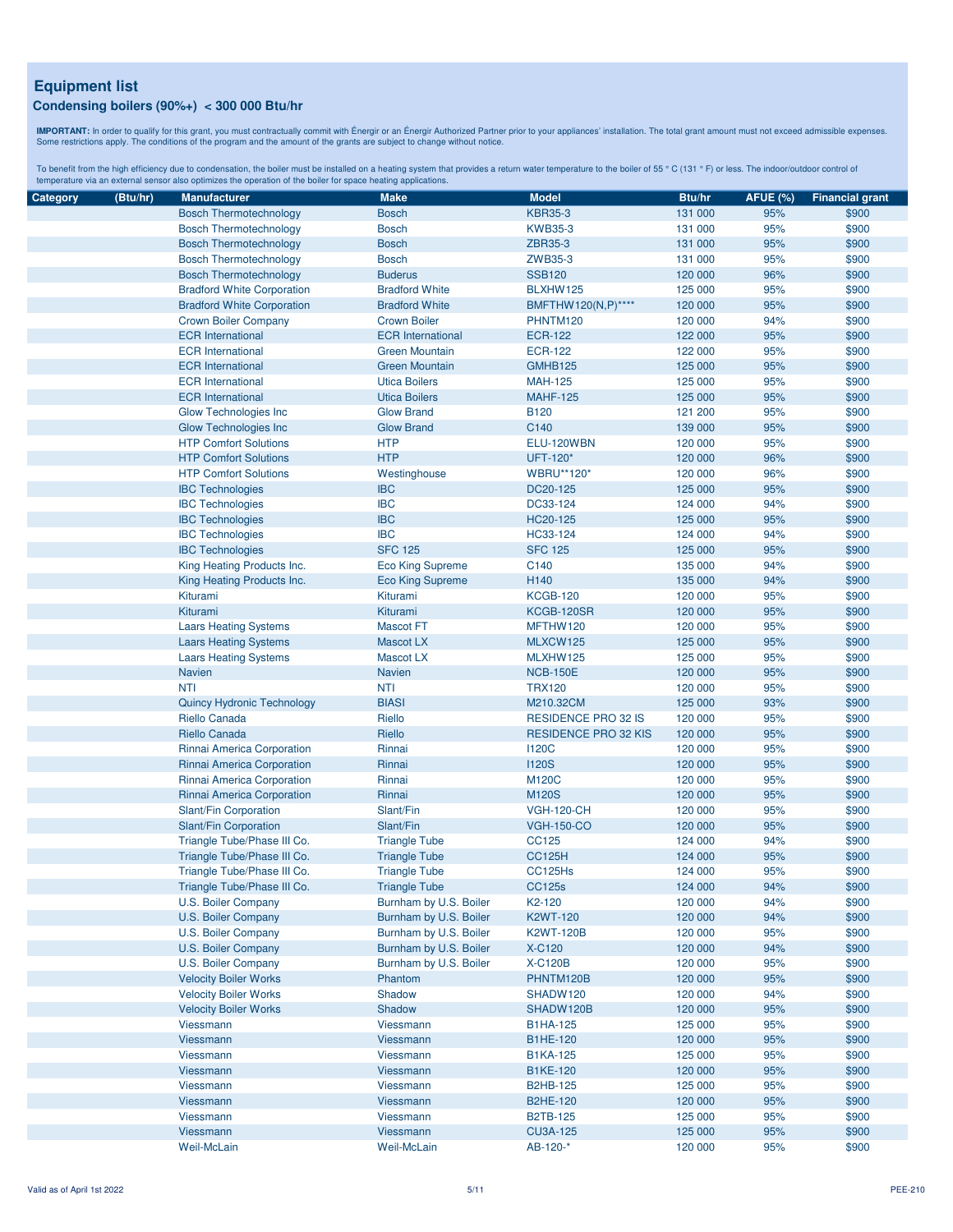**IMPORTANT:** In order to qualify for this grant, you must contractually commit with Énergir o an Énergir Authorized Partner prior to your appliances' installation. The total grant amount must not exceed admissible expenses

| Category | (Btu/hr)                            | <b>Manufacturer</b>                                          | <b>Make</b>                      | <b>Model</b>                   | Btu/hr             | <b>AFUE (%)</b> | <b>Financial grant</b> |
|----------|-------------------------------------|--------------------------------------------------------------|----------------------------------|--------------------------------|--------------------|-----------------|------------------------|
|          |                                     | Williamson-Thermoflo                                         | Williamson-Thermoflo             | FS-120-*                       | 120 000            | 95%             | \$900                  |
| 140 000  | 159 999<br>$\overline{\phantom{a}}$ | <b>Allied Engineering</b>                                    | <b>Super Hot</b>                 | <b>HSE-145-N</b>               | 145 000            | 92%             | \$900                  |
|          |                                     | <b>Bosch Thermotechnology</b>                                | <b>Bosch</b>                     | <b>KBR42-3</b>                 | 151 000            | 95%             | \$900                  |
|          |                                     | <b>Bosch Thermotechnology</b>                                | <b>Bosch</b>                     | <b>KWB42-3</b>                 | 151 000            | 95%             | \$900                  |
|          |                                     | <b>Bosch Thermotechnology</b>                                | <b>Bosch</b>                     | ZBR42-3                        | 151 000            | 95%             | \$900                  |
|          |                                     | <b>Bosch Thermotechnology</b>                                | <b>Bosch</b>                     | ZWB42-3                        | 151 000            | 95%             | \$900                  |
|          |                                     | <b>Bradford White Corporation</b>                            | <b>Bradford White</b>            | BLXCW150                       | 150 000            | 95%             | \$900                  |
|          |                                     | <b>Bradford White Corporation</b>                            | <b>Bradford White</b>            | BLXHW150                       | 150 000            | 95%             | \$900                  |
|          |                                     | <b>Bradford White Corporation</b>                            | <b>Bradford White</b>            | BMFTC(F,W)140                  | 140 000            | 95%             | \$900                  |
|          |                                     | <b>Bradford White Corporation</b>                            | <b>Bradford White</b>            | BMFTHW140                      | 140 000            | 95%             | \$900                  |
|          |                                     | <b>Bradford White Corporation</b>                            | <b>Bradford White</b>            | <b>BNTH150</b>                 | 150 000            | 95%             | \$900                  |
|          |                                     | <b>Camus Hydronics</b>                                       | Camus/DynaMax                    | <b>DMNC0153</b>                | 150 000            | 90%             | \$900                  |
|          |                                     | <b>Camus Hydronics</b>                                       | Camus/DynaMax                    | <b>DMNH0151</b>                | 150 000            | 90%             | \$900                  |
|          |                                     | <b>Camus Hydronics</b>                                       | <b>Valiant FT</b>                | <b>VANH-0155</b>               | 155 000            | 95%             | \$900                  |
|          |                                     | Carrier                                                      | <b>Bryant / Carrier</b>          | <b>BWMAAN000150</b>            | 150 000            | 95%             | \$900                  |
|          |                                     | Carrier                                                      | <b>Bryant / Carrier</b>          | BWMAAN000150AAAA               | 150 000            | 95%             | \$900                  |
|          |                                     | <b>Crown Boiler Company</b>                                  | <b>Crown Boiler</b>              | PHNTM150                       | 150 000            | 95%             | \$900                  |
|          |                                     | <b>ECR</b> International                                     | Baxi                             | LUNA DUO-TEC 1.48 GA           | 153 000            | 95%             | \$900                  |
|          |                                     | <b>ECR</b> International                                     | <b>ECR</b> International         | <b>ECR-147</b>                 | 147 000            | 95%             | \$900                  |
|          |                                     | <b>ECR</b> International                                     | Olsen                            | <b>OLSSC-150</b>               | 150 000            | 95%             | \$900                  |
|          |                                     | <b>ECR</b> International                                     | Olsen                            | <b>OLSSV-150</b>               | 150 000            | 95%             | \$900                  |
|          |                                     | <b>ECR</b> International                                     | <b>Utica Boilers</b>             | <b>MAC-150</b>                 | 150 000            | 95%             | \$900                  |
|          |                                     | <b>ECR</b> International                                     | <b>Utica Boilers</b>             | <b>MACF-150</b>                | 150 000            | 95%             | \$900                  |
|          |                                     | <b>ECR</b> International                                     | <b>Utica Boilers</b>             | <b>SSV-150</b>                 | 150 000            | 95%             | \$900                  |
|          |                                     | <b>ECR</b> International                                     | <b>Utica Boilers</b>             | <b>UBSSC-150</b>               | 150 000            | 95%             | \$900                  |
|          |                                     | <b>HTP Comfort Solutions</b>                                 | <b>ELITE ULTRA</b>               | EFTU-150WBN                    | 150 000            | 95%             | \$900                  |
|          |                                     | <b>HTP Comfort Solutions</b>                                 | <b>ELITE ULTRA</b>               | EFTU-150WCN                    | 150 000            | 95%             |                        |
|          |                                     |                                                              |                                  |                                |                    | 95%             | \$900<br>\$900         |
|          |                                     | <b>HTP Comfort Solutions</b><br><b>HTP Comfort Solutions</b> | <b>ELITE ULTRA</b><br><b>HTP</b> | ELU-150WBN<br><b>EFT-155</b>   | 150 000<br>155 000 | 96%             | \$900                  |
|          |                                     | <b>HTP Comfort Solutions</b>                                 | <b>HTP</b>                       | EFTC-140F                      |                    | 93%             | \$900                  |
|          |                                     | <b>HTP Comfort Solutions</b>                                 | <b>HTP</b>                       | <b>EFTC-140W</b>               | 140 000<br>140 000 |                 |                        |
|          |                                     | <b>HTP Comfort Solutions</b>                                 | <b>HTP</b>                       | ELU-150WCN                     |                    | 95%<br>95%      | \$900                  |
|          |                                     |                                                              | <b>HTP</b>                       |                                | 150 000            |                 | \$900                  |
|          |                                     | <b>HTP Comfort Solutions</b>                                 | <b>HTP</b>                       | EP-150<br>UFT-140*             | 150 000            | 95%             | \$900                  |
|          |                                     | <b>HTP Comfort Solutions</b>                                 |                                  |                                | 140 000            | 95%             | \$900                  |
|          |                                     | <b>HTP Comfort Solutions</b>                                 | <b>HTP</b>                       | <b>UFTC-140*</b><br>WBRCNG140W | 140 000            | 95%<br>96%      | \$900                  |
|          |                                     | <b>HTP Comfort Solutions</b>                                 | Westinghouse                     |                                | 140 000            |                 | \$900                  |
|          |                                     | <b>HTP Comfort Solutions</b><br><b>HTP Comfort Solutions</b> | Westinghouse                     | <b>WBRE**150</b><br>WBRNG155   | 150 000            | 95%             | \$900                  |
|          |                                     |                                                              | Westinghouse                     |                                | 155 000            | 95%             | \$900                  |
|          |                                     | <b>HTP Comfort Solutions</b>                                 | Westinghouse                     | <b>WBRU**140*</b>              | 140 000            | 95%             | \$900                  |
|          |                                     | <b>HTP Comfort Solutions</b>                                 | Westinghouse                     | <b>WBRUC**140*</b>             | 140 000            | 95%             | \$900                  |
|          |                                     | <b>IBC Technologies</b>                                      | <b>IBC</b>                       | <b>VFC15-150</b>               | 150 000            | 95%             | \$900                  |
|          |                                     | <b>IBC Technologies</b>                                      | <b>IBC</b>                       | <b>VX 150</b>                  | 150 000            | 95%             | \$900                  |
|          |                                     | <b>Laars Heating Systems</b>                                 | Laars                            | <b>NTH150</b>                  | 150 000            | 95%             | \$900                  |
|          |                                     | <b>Laars Heating Systems</b>                                 | <b>Mascot FT</b>                 | MFTC(F,W)140                   | 140 000            | 95%             | \$900                  |
|          |                                     | <b>Laars Heating Systems</b>                                 | <b>Mascot FT</b>                 | MFTHW140                       | 140 000            | 95%             | \$900                  |
|          |                                     | <b>Laars Heating Systems</b>                                 | Mascot LX                        | MLXCW150                       | 150 000            | 95%             | \$900                  |
|          |                                     | <b>Laars Heating Systems</b>                                 | Mascot LX                        | MLXHW150                       | 150 000            | 95%             | \$900                  |
|          |                                     | Lennox                                                       | GCWB95F150                       | GCWB95F150                     | 150 000            | 95%             | \$900                  |
|          |                                     | Lennox                                                       | GCWB95W150                       | GCWB95W150                     | 150 000            | 95%             | \$900                  |
|          |                                     | Lennox                                                       | Lennox                           | <b>GWM-150IE</b>               | 150 000            | 95%             | \$900                  |
|          |                                     | Lochinvar                                                    | A.O. Smith                       | ACB-150(S,H)-N                 | 150 000            | 95%             | \$900                  |
|          |                                     | Lochinvar                                                    | Lochinvar                        | <b>EPB150N</b>                 | 150 000            | 95%             | \$900                  |
|          |                                     | Lochinvar                                                    | Lochinvar                        | <b>EPC150N</b>                 | 150 000            | 95%             | \$900                  |
|          |                                     | Lochinvar                                                    | Lochinvar                        | <b>KHB155N</b>                 | 155 000            | 95%             | \$900                  |
|          |                                     | Lochinvar                                                    | Lochinvar                        | NKB150N                        | 150 000            | 95%             | \$900                  |
|          |                                     | Lochinvar                                                    | Lochinvar                        | NKC150N                        | 150 000            | 95%             | \$900                  |
|          |                                     | Lochinvar                                                    | Lochinvar                        | <b>WHB155N</b>                 | 155 000            | 95%             | \$900                  |
|          |                                     | Lochinvar                                                    | <b>State</b>                     | SCB-150(S,H)-N                 | 150 000            | 95%             | \$900                  |
|          |                                     | <b>Navien</b>                                                | Navien                           | <b>NCB-180E</b>                | 150 000            | 95%             | \$900                  |
|          |                                     | Navien                                                       | Navien                           | <b>NHB-150</b>                 | 150 000            | 95%             | \$900                  |
|          |                                     | <b>NTI</b>                                                   | <b>FTVN</b>                      | <b>FTVN150</b>                 | 150 000            | 95%             | \$900                  |
|          |                                     | <b>NTI</b>                                                   | <b>FTVN</b>                      | FTVN150C                       | 150 000            | 95%             | \$900                  |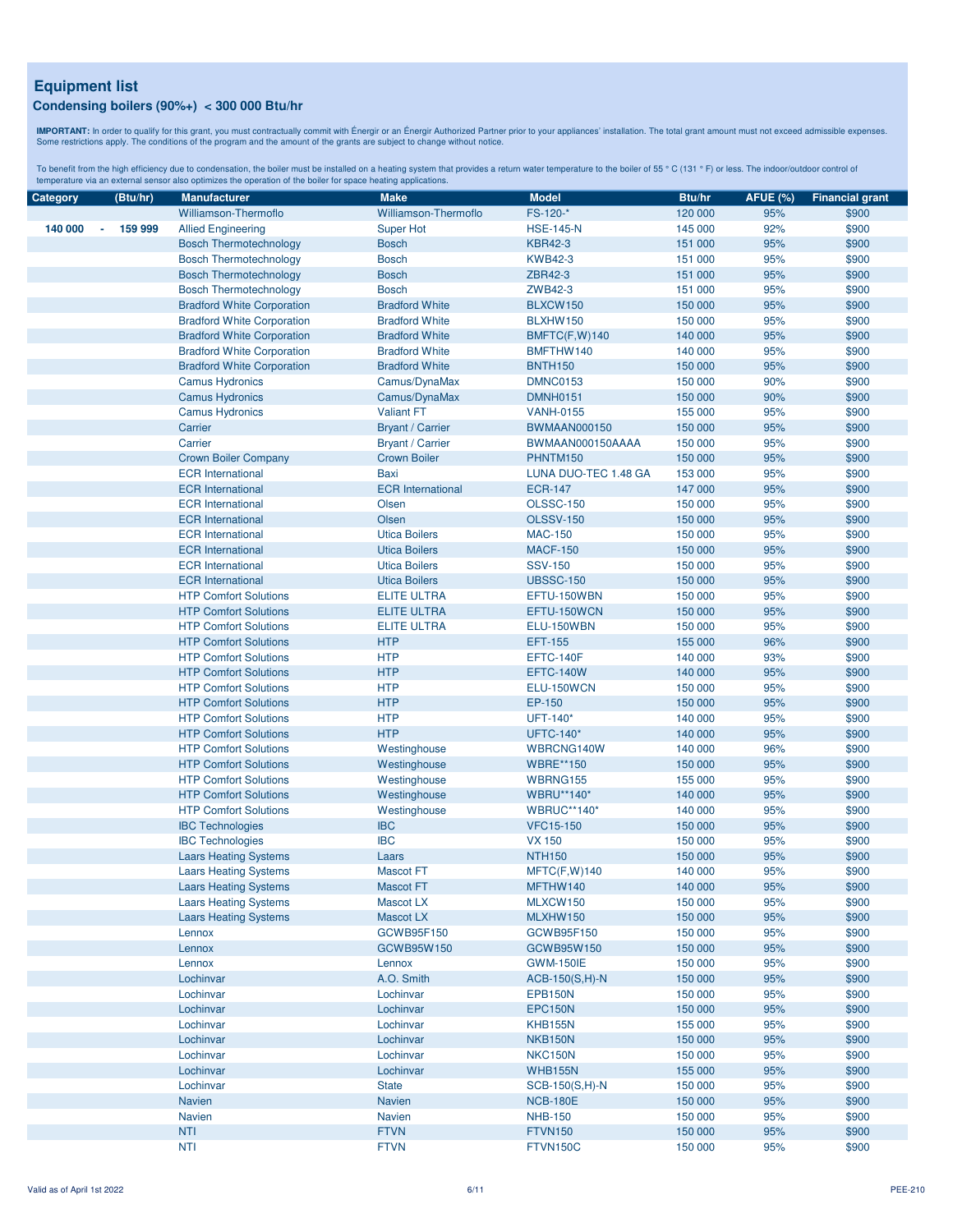**IMPORTANT:** In order to qualify for this grant, you must contractually commit with Énergir o an Énergir Authorized Partner prior to your appliances' installation. The total grant amount must not exceed admissible expenses

| Category | (Btu/hr)      | <b>Manufacturer</b>               | <b>Make</b>                  | <b>Model</b>              | Btu/hr  | <b>AFUE (%)</b> | <b>Financial grant</b> |
|----------|---------------|-----------------------------------|------------------------------|---------------------------|---------|-----------------|------------------------|
|          |               |                                   |                              | <b>FTV150</b>             |         |                 |                        |
|          |               | <b>NTI</b>                        | <b>NTI</b>                   |                           | 150 000 | 95%             | \$900                  |
|          |               | <b>NTI</b>                        | <b>NTI</b>                   | <b>FTV150C</b>            | 150 000 | 95%             | \$900                  |
|          |               | <b>NTI</b>                        | <b>NTI</b>                   | <b>TI150</b>              | 150 000 | 94%             | \$900                  |
|          |               | <b>NTI</b>                        | <b>NTI</b>                   | <b>TRX150C</b>            | 150 000 | 95%             | \$900                  |
|          |               | <b>NTI</b>                        | <b>NTI</b>                   | <b>TX151</b>              | 151 000 | 94%             | \$900                  |
|          |               | <b>NTI</b>                        | <b>NTI</b>                   | <b>TX151C</b>             | 151 000 | 94%             | \$900                  |
|          |               | <b>NTI</b>                        | <b>NTI</b>                   | <b>VM153</b>              | 150 000 | 95%             | \$900                  |
|          |               | <b>NTI</b>                        | <b>NTI</b>                   | <b>VM153P</b>             | 150 000 | 95%             | \$900                  |
|          |               | <b>NTI</b>                        | <b>Trinity</b>               | LX150                     | 150 000 | 94%             | \$900                  |
|          |               | <b>NTI</b>                        | <b>Trinity</b>               | <b>TFT154</b>             | 150 000 | 95%             | \$900                  |
|          |               | <b>NTI</b>                        | <b>Trinity</b>               | <b>TFT155</b>             | 155 000 | 95%             | \$900                  |
|          |               | <b>NTI</b>                        | <b>TRITONEX</b>              | <b>TRX150</b>             | 150 000 | 95%             | \$900                  |
|          |               | <b>PB Heat</b>                    | <b>Peerless</b>              | PF-140                    | 140 000 | 95%             | \$900                  |
|          |               | Riello Canada                     | Riello                       | <b>FAMILY PRO 42 IS</b>   | 151 000 | 95%             | \$900                  |
|          |               | Riello Canada                     | Riello                       | <b>FAMILY PRO 42 KIS</b>  | 151 000 | 95%             | \$900                  |
|          |               |                                   |                              | <b>I150S</b>              |         | 96%             |                        |
|          |               | Rinnai America Corporation        | Rinnai                       |                           | 150 000 |                 | \$900                  |
|          |               | Slant/Fin Corporation             | <b>CHS</b>                   | <b>CHS-154</b>            | 154 000 | 95%             | \$900                  |
|          |               | Slant/Fin Corporation             | Slant/Fin                    | <b>VGH-150-CH</b>         | 150 000 | 95%             | \$900                  |
|          |               | Slant/Fin Corporation             | Slant/Fin                    | <b>VSLII-150</b>          | 150 000 | 92%             | \$900                  |
|          |               | Triangle Tube/Phase III Co.       | <b>Triangle Tube</b>         | <b>CC150s</b>             | 145 000 | 92%             | \$900                  |
|          |               | Triangle Tube/Phase III Co.       | <b>Triangle Tube</b>         | <b>INSTINCT COMBI 155</b> | 155 000 | 95%             | \$900                  |
|          |               | Triangle Tube/Phase III Co.       | <b>Triangle Tube</b>         | <b>INSTINCT SOLO 155</b>  | 155 000 | 95%             | \$900                  |
|          |               | Triangle Tube/Phase III Co.       | <b>Triangle Tube</b>         | <b>Solo 155</b>           | 155 000 | 95%             | \$900                  |
|          |               | U.S. Boiler Company               | Burnham by U.S. Boiler       | <b>ALP150B</b>            | 150 000 | 95%             | \$900                  |
|          |               | U.S. Boiler Company               | Burnham by U.S. Boiler       | <b>ASPN-155</b>           | 155 000 | 95%             | \$900                  |
|          |               | U.S. Boiler Company               | Burnham by U.S. Boiler       | <b>ASPNC-155</b>          | 155 000 | 95%             | \$900                  |
|          |               | U.S. Boiler Company               | Burnham by U.S. Boiler       | K2-150                    | 150 000 | 95%             | \$900                  |
|          |               | U.S. Boiler Company               | Burnham by U.S. Boiler       | K2FT-155                  | 155 000 | 95%             | \$900                  |
|          |               | U.S. Boiler Company               | Burnham by U.S. Boiler       | <b>K2FTC-155</b>          | 155 000 | 95%             | \$900                  |
|          |               | U.S. Boiler Company               | Burnham by U.S. Boiler       | K2WT-150                  | 150 000 | 95%             | \$900                  |
|          |               | U.S. Boiler Company               | Burnham by U.S. Boiler       | <b>K2WT-150B</b>          | 150 000 | 95%             | \$900                  |
|          |               | U.S. Boiler Company               | Burnham by U.S. Boiler       | X-C150                    | 150 000 | 95%             | \$900                  |
|          |               |                                   |                              | <b>X-C150B</b>            | 150 000 | 95%             | \$900                  |
|          |               | U.S. Boiler Company               | Burnham by U.S. Boiler       |                           |         |                 |                        |
|          |               | <b>Velocity Boiler Works</b>      | Phantom                      | PHNTM150B                 | 150 000 | 95%             | \$900                  |
|          |               | <b>Velocity Boiler Works</b>      | Raptor                       | <b>RPTR155</b>            | 155 000 | 95%             | \$900                  |
|          |               | <b>Velocity Boiler Works</b>      | Raptor                       | <b>RPTR155C</b>           | 155 000 | 95%             | \$900                  |
|          |               | <b>Velocity Boiler Works</b>      | Raptor                       | RPTR155CB                 | 155 000 | 95%             | \$900                  |
|          |               | <b>Velocity Boiler Works</b>      | Shadow                       | SHADW150                  | 150 000 | 95%             | \$900                  |
|          |               | <b>Velocity Boiler Works</b>      | Shadow                       | SHADW150B                 | 150 000 | 95%             | \$900                  |
|          |               | <b>Velocity Boiler Works</b>      | <b>Velocity Boiler Works</b> | RPTR155HB                 | 155 000 | 95%             | \$900                  |
|          |               | Vesta.DS                          | Vesta                        | <b>VRC-140</b>            | 140 000 | 95%             | \$900                  |
|          |               | Viessmann                         | <b>Viessmann</b>             | <b>B1HE-150</b>           | 150 000 | 95%             | \$900                  |
|          |               | Viessmann                         | <b>Viessmann</b>             | <b>B2HE-150</b>           | 150 000 | 95%             | \$900                  |
|          |               | Weil-McLain                       | <b>ECO Tec</b>               | ECO TEC 150               | 150 000 | 95%             | \$900                  |
|          |               | Weil-McLain                       | Evergreen                    | <b>EVG155</b>             | 155 000 | 95%             | \$900                  |
|          |               | Weil-McLain                       | Weil-McLain                  | AB-155-*                  | 155 000 | 95%             | \$900                  |
|          |               | Weil-McLain                       | <b>Weil-McLain</b>           | <b>ECO155</b>             | 155 000 | 95%             | \$900                  |
|          |               | Weil-McLain                       | <b>Weil-McLain</b>           | GV90+5                    | 140 000 | 91%             | \$900                  |
|          |               | Weil-McLain                       | <b>Weil-McLain</b>           | ULTRA155-CT               | 155 000 | 94%             | \$900                  |
|          |               | Weil-McLain                       | Weil-McLain                  | WM97+155-CT               | 155 000 | 95%             | \$900                  |
|          |               | Williamson-Thermoflo              | <b>FreeStyle</b>             | FS-155-N-*                | 155 000 | 94%             | \$900                  |
| 160 000  | 179 999<br>×, | <b>Bosch Thermotechnology</b>     | <b>Buderus</b>               | GB14245                   | 161 000 | 95%             | \$900                  |
|          |               | <b>Bosch Thermotechnology</b>     | <b>Buderus</b>               | <b>SSB160</b>             | 160 000 | 96%             | \$900                  |
|          |               | <b>Bradford White Corporation</b> | <b>Bradford White</b>        | BLXCW175                  | 175 000 | 95%             | \$900                  |
|          |               |                                   |                              |                           |         |                 |                        |
|          |               | <b>Bradford White Corporation</b> | <b>Bradford White</b>        | BLXHW175                  | 175 000 | 95%             | \$900                  |
|          |               | <b>ECR</b> International          | <b>ECR</b> International     | <b>ECR-160</b>            | 160 000 | 95%             | \$900                  |
|          |               | <b>ECR</b> International          | <b>Utica Boilers</b>         | <b>MAH-165</b>            | 165 000 | 95%             | \$900                  |
|          |               | Glow Technologies Inc             | <b>Glow Brand</b>            | <b>B160</b>               | 162 500 | 95%             | \$900                  |
|          |               | <b>HTP Comfort Solutions</b>      | <b>HTP</b>                   | UFT-175*                  | 175 000 | 96%             | \$900                  |
|          |               | <b>HTP Comfort Solutions</b>      | Westinghouse                 | <b>WBRU**175*</b>         | 175 000 | 96%             | \$900                  |
|          |               | <b>IBC Technologies</b>           | <b>IBC</b>                   | DC33-160                  | 160 000 | 94%             | \$900                  |
|          |               | <b>IBC Technologies</b>           | <b>IBC</b>                   | HC33-160                  | 160 000 | 94%             | \$900                  |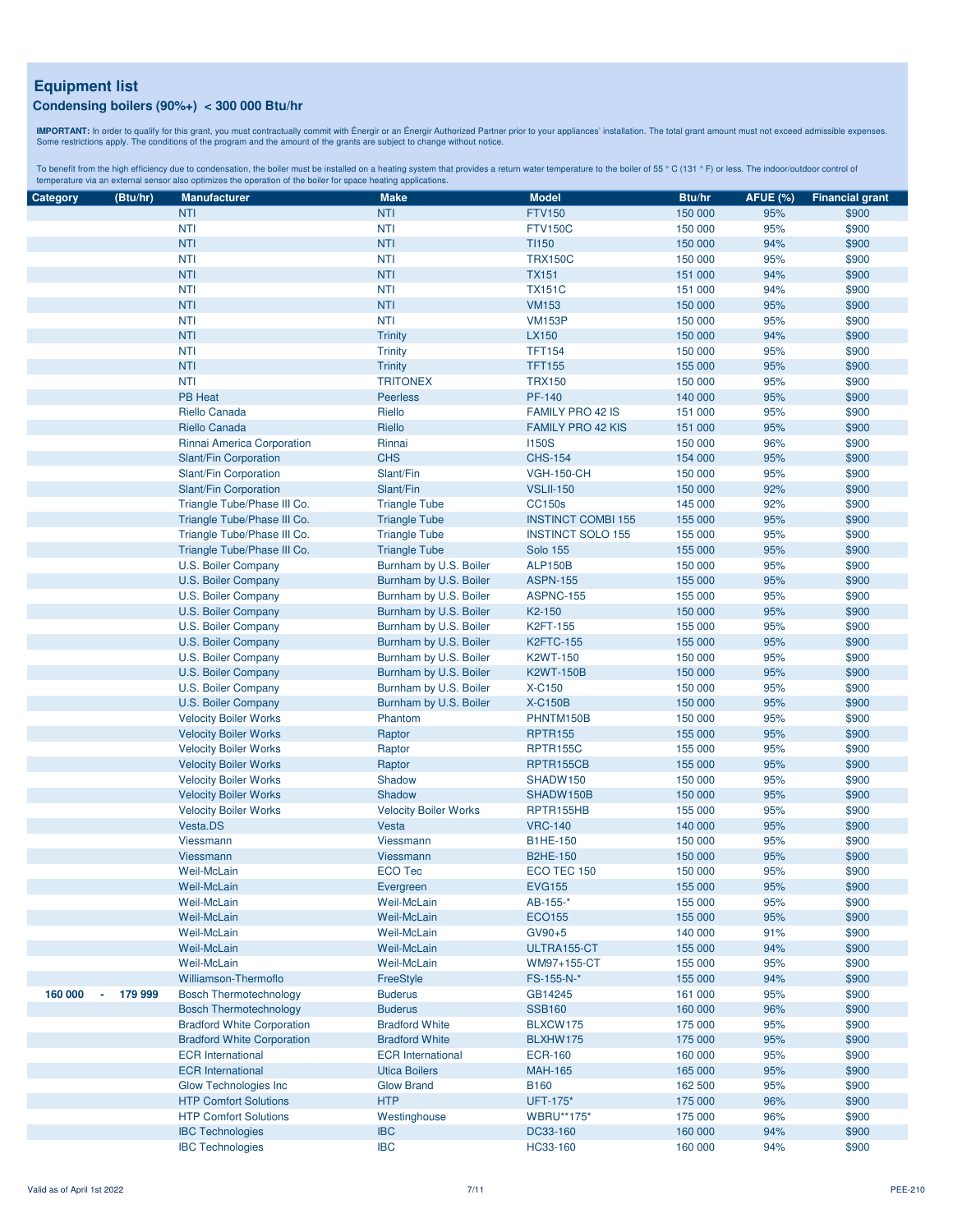**IMPORTANT:** In order to qualify for this grant, you must contractually commit with Énergir o an Énergir Authorized Partner prior to your appliances' installation. The total grant amount must not exceed admissible expenses

| Category | (Btu/hr)      | <b>Manufacturer</b>               | <b>Make</b>                            | <b>Model</b>       | Btu/hr  | <b>AFUE (%)</b> | <b>Financial grant</b> |
|----------|---------------|-----------------------------------|----------------------------------------|--------------------|---------|-----------------|------------------------|
|          |               | <b>IBC Technologies</b>           | <b>IBC</b>                             | SL20-160G3         | 160 000 | 95%             | \$900                  |
|          |               | <b>Laars Heating Systems</b>      | <b>Mascot LX</b>                       | MLXCW175           | 175 000 | 95%             | \$900                  |
|          |               | <b>Laars Heating Systems</b>      | <b>Mascot LX</b>                       | MLXHW175           | 175 000 | 95%             | \$900                  |
|          |               | <b>Navien</b>                     | Navien                                 | <b>NFB-175</b>     | 175 000 | 95%             | \$900                  |
|          |               | <b>Navien</b>                     | <b>Navien</b>                          | <b>NFB-175H</b>    | 175 000 | 95%             | \$900                  |
|          |               | <b>Navien</b>                     | <b>Navien</b>                          | <b>NFC-175</b>     | 175 000 | 95%             | \$900                  |
|          |               | <b>NTI</b>                        |                                        | <b>TFT175</b>      |         |                 |                        |
|          |               |                                   | <b>Trinity</b>                         |                    | 175 000 | 95%             | \$900                  |
|          |               | <b>PNA</b>                        | Pensotti                               | PCH50/B-H          | 171 000 | 91%             | \$900                  |
|          |               | Rinnai America Corporation        | Rinnai                                 | <b>M160C</b>       | 160 000 | 95%             | \$900                  |
|          |               | Rinnai America Corporation        | Rinnai                                 | M160S              | 160 000 | 95%             | \$900                  |
|          |               | Rinnai America Corporation        | Rinnai                                 | Q175S              | 175 000 | 95%             | \$900                  |
|          |               | Slant/Fin Corporation             | Slant/Fin                              | <b>CHS-175</b>     | 175 000 | 95%             | \$900                  |
|          |               | Triangle Tube/Phase III Co.       | <b>Triangle Tube</b>                   | <b>Solo 175</b>    | 170 000 | 95%             | \$900                  |
|          |               | <b>Utica Boilers</b>              | <b>MAHF-165</b>                        | <b>MAHF-165</b>    | 165 000 | 95%             | \$900                  |
|          |               | Viessmann                         | Viessmann                              | <b>B2HB-160</b>    | 160 000 | 95%             | \$900                  |
|          |               | Viessmann                         | Viessmann                              | <b>CU3A-160</b>    | 160 000 | 95%             | \$900                  |
|          |               | Weil-McLain                       | <b>Weil-McLain</b>                     | GV90+6             | 175 000 | 91%             | \$900                  |
| 180 000  | 199 999<br>ä, | <b>Bradford White Corporation</b> | <b>Bradford White</b>                  | BMFTCF199N         | 199 000 | 95%             | \$900                  |
|          |               | <b>Bradford White Corporation</b> | <b>Bradford White</b>                  | BMFTCW199N         | 199 000 | 95%             | \$900                  |
|          |               | <b>Bradford White Corporation</b> | <b>Bradford White</b>                  | BMFTHW199N         | 199 000 | 95%             | \$900                  |
|          |               |                                   | <b>Valiant FT</b>                      | <b>VANH-0199</b>   | 199 000 | 95%             | \$900                  |
|          |               | <b>Camus Hydronics</b>            |                                        |                    |         |                 |                        |
|          |               | <b>Crown Boiler Company</b>       | <b>Crown Boiler</b>                    | PHNTM180           | 180 000 | 94%             | \$900                  |
|          |               | <b>HTP Comfort Solutions</b>      | <b>ELITE ULTRA</b>                     | EFTU-199WBN        | 199 000 | 95%             | \$900                  |
|          |               | <b>HTP Comfort Solutions</b>      | <b>ELITE ULTRA</b>                     | EFTU-199WCN        | 199 000 | 95%             | \$900                  |
|          |               | <b>HTP Comfort Solutions</b>      | <b>ELITE ULTRA</b>                     | ELU-199WBN         | 199 000 | 95%             | \$900                  |
|          |               | <b>HTP Comfort Solutions</b>      | <b>ELITE ULTRA</b>                     | ELU-199WCN         | 199 000 | 95%             | \$900                  |
|          |               | <b>HTP Comfort Solutions</b>      | <b>HTP</b>                             | EFTC-199F          | 199 000 | 95%             | \$900                  |
|          |               | <b>HTP Comfort Solutions</b>      | <b>HTP</b>                             | <b>EFTC-199W</b>   | 199 000 | 95%             | \$900                  |
|          |               | <b>HTP Comfort Solutions</b>      | <b>HTP</b>                             | UFT-199*           | 199 000 | 96%             | \$900                  |
|          |               | <b>HTP Comfort Solutions</b>      | <b>HTP</b>                             | <b>UFTC-199*</b>   | 199 000 | 95%             | \$900                  |
|          |               | <b>HTP Comfort Solutions</b>      | Westinghouse                           | WBRCNG199W         | 199 000 | 95%             | \$900                  |
|          |               | <b>HTP Comfort Solutions</b>      | Westinghouse                           | WBRU**199*         | 199 000 | 96%             | \$900                  |
|          |               | <b>HTP Comfort Solutions</b>      | Westinghouse                           | <b>WBRUC**199*</b> | 199 000 | 95%             | \$900                  |
|          |               | <b>IBC Technologies</b>           | <b>IBC</b>                             | <b>SFC 199</b>     | 199 000 | 95%             | \$900                  |
|          |               | <b>IBC Technologies</b>           | <b>IBC</b>                             | SL30-199G3         | 199 000 | 95%             | \$900                  |
|          |               |                                   | <b>IBC</b>                             |                    |         |                 |                        |
|          |               | <b>IBC Technologies</b>           |                                        | <b>VX 199</b>      | 199 000 | 95%             | \$900                  |
|          |               | King Heating Products Inc.        | <b>Eco King Supreme</b>                | C <sub>200</sub>   | 185 000 | 94%             | \$900                  |
|          |               | King Heating Products Inc.        | <b>Eco King Supreme</b>                | H <sub>200</sub>   | 185 000 | 94%             | \$900                  |
|          |               | <b>Laars Heating Systems</b>      | <b>Bradford White</b>                  | BFTCF199N          | 199 000 | 95%             | \$900                  |
|          |               | <b>Laars Heating Systems</b>      | <b>Bradford White</b>                  | BFTHF199N          | 199 000 | 95%             | \$900                  |
|          |               | <b>Laars Heating Systems</b>      | Laars                                  | LFTCF199N          | 199 000 | 95%             | \$900                  |
|          |               | <b>Laars Heating Systems</b>      | Laars                                  | LFTHF199N          | 199 000 | 95%             | \$900                  |
|          |               | <b>Laars Heating Systems</b>      | <b>Mascot FT</b>                       | MFTCF199N****      | 199 000 | 95%             | \$900                  |
|          |               | <b>Laars Heating Systems</b>      | <b>Mascot FT</b>                       | MFTCW199           | 199 000 | 95%             | \$900                  |
|          |               | <b>Laars Heating Systems</b>      | <b>Mascot FT</b>                       | MFTHW199           | 199 000 | 95%             | \$900                  |
|          |               | Lochinvar                         | A.O. Smith                             | $ACB-199(S,H)-N$   | 199 000 | 95%             | \$900                  |
|          |               | Lochinvar                         | Lochinvar                              | <b>EPB199N</b>     | 199 999 | 95%             | \$900                  |
|          |               | Lochinvar                         | Lochinvar                              | EPC199N            | 199 999 | 95%             | \$900                  |
|          |               | Lochinvar                         | Lochinvar                              | KHB199N            | 199 000 | 95%             | \$900                  |
|          |               | Lochinvar                         | Lochinvar                              | <b>NKB199(N,L)</b> | 199 000 | 95%             | \$900                  |
|          |               | Lochinvar                         | Lochinvar                              | NKC199N            |         | 95%             | \$900                  |
|          |               |                                   |                                        |                    | 199 999 |                 |                        |
|          |               | Lochinvar                         | Lochinvar                              | <b>WHB199N</b>     | 199 000 | 95%             | \$900                  |
|          |               | Lochinvar                         | <b>State</b>                           | SCB-199(S,H)-N     | 199 000 | 95%             | \$900                  |
|          |               | <b>Mestek</b>                     | <b>Advanced Thermal Hydronics KN-2</b> |                    | 199 000 | 90%             | \$900                  |
|          |               | <b>Mestek</b>                     | Hydrotherm                             | $KN-2$             | 199 000 | 90%             | \$900                  |
|          |               | <b>Navien</b>                     | Navien                                 | <b>NCB-210E</b>    | 180 000 | 95%             | \$900                  |
|          |               | <b>Navien</b>                     | <b>Navien</b>                          | <b>NCB-240E</b>    | 199 000 | 95%             | \$900                  |
|          |               | <b>Navien</b>                     | Navien                                 | <b>NFB-200H</b>    | 199 000 | 95%             | \$900                  |
|          |               | <b>Navien</b>                     | <b>NCB-190/60H</b>                     | NCB-190/060H       | 190 000 | 95%             | \$900                  |
|          |               | <b>Navien</b>                     | <b>NCB-190/80H</b>                     | NCB-190/080H       | 190 000 | 95%             | \$900                  |
|          |               | <b>Noritz America Corporation</b> | <b>Noritz</b>                          | <b>CB180-DV</b>    | 180 000 | 95%             | \$900                  |
|          |               | <b>Noritz America Corporation</b> | <b>Noritz</b>                          | <b>CB199-DV</b>    | 199 000 | 96%             | \$900                  |
|          |               |                                   |                                        |                    |         |                 |                        |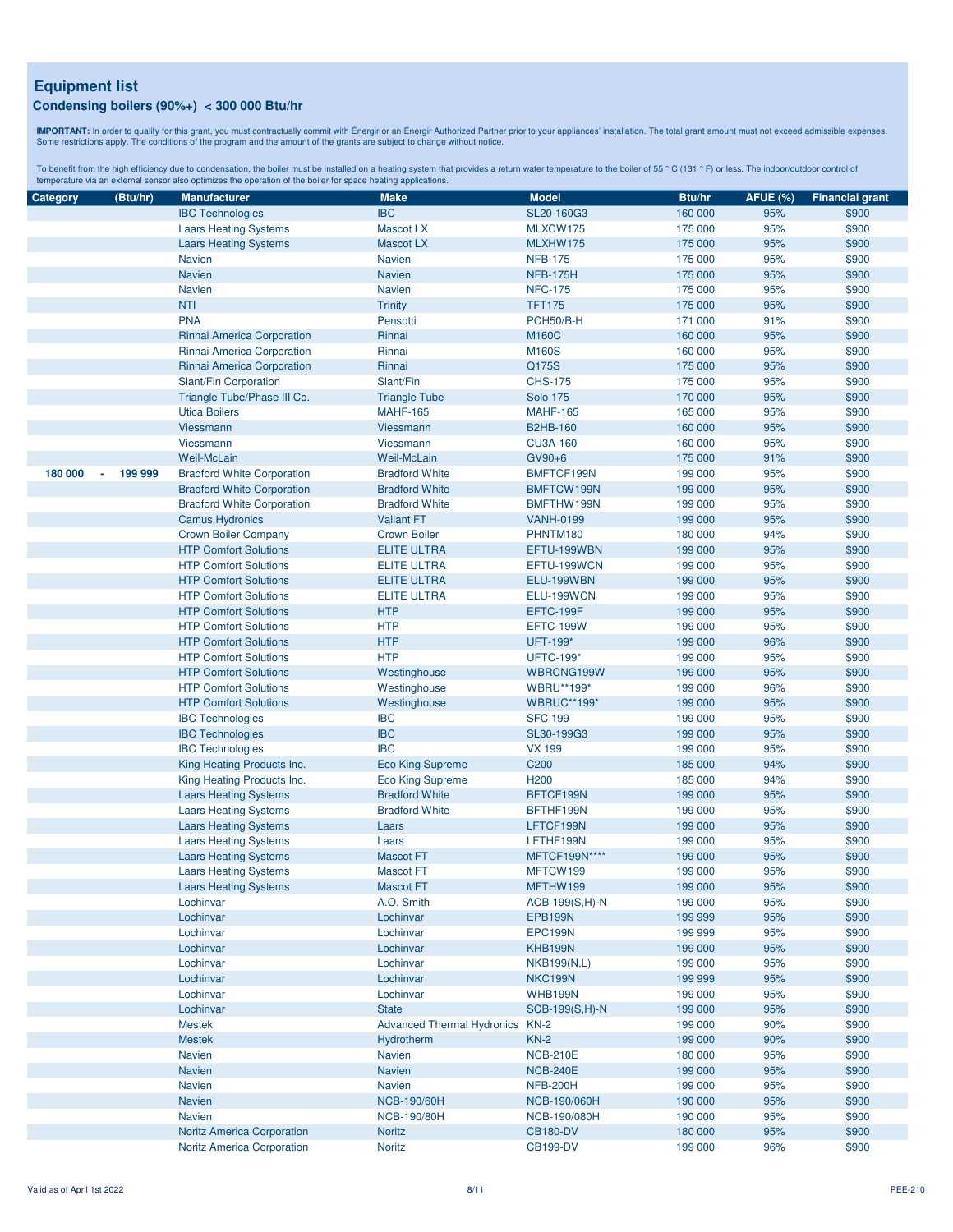**IMPORTANT:** In order to qualify for this grant, you must contractually commit with Énergir o an Énergir Authorized Partner prior to your appliances' installation. The total grant amount must not exceed admissible expenses

| Category | (Btu/hr)          | <b>Manufacturer</b>               | <b>Make</b>              | <b>Model</b>                                            | Btu/hr  | <b>AFUE (%)</b> | <b>Financial grant</b> |
|----------|-------------------|-----------------------------------|--------------------------|---------------------------------------------------------|---------|-----------------|------------------------|
|          |                   | <b>Noritz America Corporation</b> | <b>Noritz</b>            | NRCB180DV                                               | 180 000 | 95%             | \$900                  |
|          |                   | <b>Noritz America Corporation</b> | <b>Noritz</b>            | NRCB199DV                                               | 199 000 | 95%             | \$900                  |
|          |                   | <b>NTI</b>                        | <b>FTVN</b>              | <b>FTVN199</b>                                          | 199 000 | 95%             | \$900                  |
|          |                   | <b>NTI</b>                        | <b>FTVN</b>              | FTVN199C                                                | 199 000 | 95%             | \$900                  |
|          |                   | <b>NTI</b>                        | <b>NTI</b>               | <b>FTV190</b>                                           | 190 000 | 95%             | \$900                  |
|          |                   | <b>NTI</b>                        | <b>NTI</b>               | <b>FTV190C</b>                                          | 190 000 | 95%             | \$900                  |
|          |                   | <b>NTI</b>                        | <b>NTI</b>               | <b>TI200</b>                                            | 199 000 | 94%             | \$900                  |
|          |                   | <b>NTI</b>                        | <b>NTI</b>               | <b>TX200</b>                                            | 199 000 | 94%             | \$900                  |
|          |                   | <b>NTI</b>                        | <b>NTI</b>               | <b>TX200C</b>                                           | 199 000 | 94%             | \$900                  |
|          |                   | <b>NTI</b>                        | <b>Trinity</b>           | <b>LX200</b>                                            | 199 000 | 94%             | \$900                  |
|          |                   | <b>NTI</b>                        | <b>TRITONEX</b>          | <b>TRX199</b>                                           | 199 000 | 95%             | \$900                  |
|          |                   | <b>NTI</b>                        | <b>TRITONEX</b>          | <b>TRX199C</b>                                          | 199 000 | 95%             | \$900                  |
|          |                   | <b>PAVILION</b>                   |                          | PV199DV (GHQ-C3201WX-FF PV199DV (GHQ-C3201WX-FF 199 000 |         | 95%             | \$900                  |
|          |                   | <b>PB Heat</b>                    | <b>Peerless</b>          | <b>PF-200-NAT</b>                                       | 199 000 | 95%             | \$900                  |
|          |                   | <b>PB Heat</b>                    | <b>Peerless</b>          | PFW-200-NAT                                             | 199 000 | 95%             | \$900                  |
|          |                   | Raypak                            | Raypak                   | H7-198AR*                                               | 199 000 | 95%             | \$900                  |
|          |                   | Rheem                             | Rheem                    | CRCBH199DVLN                                            | 199 000 | 95%             | \$900                  |
|          |                   | Rheem                             | Rheem                    | RCBH180DVLN                                             | 180 000 | 95%             | \$900                  |
|          |                   | Rheem                             | Rheem                    | RCBH199DVLN                                             | 199 000 | 95%             | \$900                  |
|          |                   |                                   | Ruud                     | RUCBH180DVLN                                            |         | 95%             | \$900                  |
|          |                   | Rheem                             |                          |                                                         | 180 000 |                 |                        |
|          |                   | Rheem                             | Ruud                     | RUCBH199DVLN                                            | 199 000 | 95%             | \$900                  |
|          |                   | Slant/Fin Corporation             | Slant/Fin                | <b>VGH-180-CH</b>                                       | 180 000 | 95%             | \$900                  |
|          |                   | Slant/Fin Corporation             | Slant/Fin                | <b>VGH-200-CO</b>                                       | 180 000 | 95%             | \$900                  |
|          |                   | Triangle Tube/Phase III Co.       | <b>Triangle Tube</b>     | <b>INSTINCT COMBI 199</b>                               | 199 000 | 95%             | \$900                  |
|          |                   | Triangle Tube/Phase III Co.       | <b>Triangle Tube</b>     | <b>INSTINCT SOLO 199</b>                                | 199 000 | 95%             | \$900                  |
|          |                   | U.S. Boiler Company               | Burnham by U.S. Boiler   | K <sub>2</sub> -180                                     | 180 000 | 94%             | \$900                  |
|          |                   | U.S. Boiler Company               | Burnham by U.S. Boiler   | <b>K2WT-180</b>                                         | 180 000 | 94%             | \$900                  |
|          |                   | U.S. Boiler Company               | Burnham by U.S. Boiler   | <b>K2WT-180B</b>                                        | 180 000 | 95%             | \$900                  |
|          |                   | U.S. Boiler Company               | Burnham by U.S. Boiler   | <b>X-C180</b>                                           | 180 000 | 94%             | \$900                  |
|          |                   | U.S. Boiler Company               | Burnham by U.S. Boiler   | <b>X-C180B</b>                                          | 180 000 | 95%             | \$900                  |
|          |                   | <b>Velocity Boiler Works</b>      | Phantom                  | PHNTM180B                                               | 180 000 | 95%             | \$900                  |
|          |                   | <b>Velocity Boiler Works</b>      | Shadow                   | SHADW180                                                | 180 000 | 94%             | \$900                  |
|          |                   | <b>Velocity Boiler Works</b>      | Shadow                   | SHADW180B                                               | 180 000 | 95%             | \$900                  |
|          |                   | Viessmann                         | Viessmann                | <b>B1HE-199</b>                                         | 199 000 | 95%             | \$900                  |
|          |                   | Viessmann                         | Viessmann                | <b>B1KE-199</b>                                         | 199 000 | 95%             | \$900                  |
|          |                   | Viessmann                         | Viessmann                | <b>B2HB-199</b>                                         | 199 000 | 95%             | \$900                  |
|          |                   | <b>Viessmann</b>                  | Viessmann                | <b>B2HE-199</b>                                         | 199 000 | 95%             | \$900                  |
|          |                   | Viessmann                         | Viessmann                | <b>CU3A-199</b>                                         | 199 000 | 95%             | \$900                  |
|          |                   | <b>Weil-McLain</b>                | <b>ECO Tec</b>           | ECO TEC 199                                             | 199 000 | 95%             | \$900                  |
| 200 000  | 249 999<br>$\sim$ | <b>Baxi SPA</b>                   | <b>Baxi</b>              | LUNA DUO-TEC 1.70                                       | 216 330 | 95%             | \$1 300                |
|          |                   | <b>Bosch Thermotechnology</b>     | <b>Buderus</b>           | GB14260                                                 | 215 000 | 95%             | \$1 300                |
|          |                   | <b>Bradford White Corporation</b> | <b>Bradford White</b>    | BLXHW220                                                | 220 000 | 95%             | \$1 300                |
|          |                   | <b>Bradford White Corporation</b> | <b>Bradford White</b>    | <b>BNTH210</b>                                          | 210 000 | 95%             | \$1 300                |
|          |                   | <b>Camus Hydronics</b>            | Camus/DynaMax            | <b>DMNC0203</b>                                         | 200 000 | 90%             | \$1 300                |
|          |                   | <b>Camus Hydronics</b>            | Camus/DynaMax            | <b>DMNC0213</b>                                         | 200 000 | 90%             | \$1 300                |
|          |                   | <b>Camus Hydronics</b>            | Camus/DynaMax            | <b>DMNH0201</b>                                         | 200 000 | 90%             | \$1 300                |
|          |                   | <b>Camus Hydronics</b>            | Camus/DynaMax            | <b>DMNH0211</b>                                         | 200 000 | 90%             | \$1 300                |
|          |                   | Carrier                           | <b>Bryant / Carrier</b>  | <b>BWMAAN000200</b>                                     | 200 000 | 95%             | \$1 300                |
|          |                   | Carrier                           | <b>Bryant / Carrier</b>  | BWMAAN000200AAAA                                        | 200 000 | 95%             | \$1 300                |
|          |                   | <b>Crown Boiler Company</b>       | <b>Crown Boiler</b>      | PHNTM210                                                | 210 000 | 95%             | \$1 300                |
|          |                   | <b>ECR</b> International          | <b>Baxi</b>              | LUNA DUO-TEC 60 GA                                      | 205 000 | 95%             | \$1 300                |
|          |                   | <b>ECR</b> International          | <b>ECR</b> International | <b>ECR-200</b>                                          | 200 000 | 95%             | \$1 300                |
|          |                   | <b>ECR</b> International          | <b>ECR</b> International | <b>ECR-227</b>                                          | 227 000 | 95%             | \$1 300                |
|          |                   | <b>ECR</b> International          | Olsen                    | <b>OLSSC-200</b>                                        | 200 000 | 95%             | \$1 300                |
|          |                   | <b>ECR</b> International          | Olsen                    | <b>OLSSV-200</b>                                        | 200 000 | 95%             | \$1 300                |
|          |                   | <b>ECR</b> International          | <b>Utica Boilers</b>     | <b>MAC-205</b>                                          | 205 000 | 95%             | \$1 300                |
|          |                   | <b>ECR</b> International          | <b>Utica Boilers</b>     | <b>SSV-200</b>                                          | 200 000 | 95%             | \$1 300                |
|          |                   | <b>ECR</b> International          | <b>Utica Boilers</b>     | <b>UBSSC-200</b>                                        | 200 000 | 95%             | \$1 300                |
|          |                   | <b>ECR</b> International          | <b>Utica Boilers</b>     | <b>UCS-240</b>                                          | 240 000 | 95%             | \$1 300                |
|          |                   | <b>HTP Comfort Solutions</b>      | <b>HTP</b>               | EP-220                                                  | 220 000 | 95%             | \$1 300                |
|          |                   | <b>HTP Comfort Solutions</b>      | Westinghouse             | <b>WBRE**220</b>                                        | 220 000 | 95%             | \$1 300                |
|          |                   | <b>IBC Technologies</b>           | <b>IBC</b>               | <b>VFC45-225</b>                                        | 225 000 | 95%             | \$1 300                |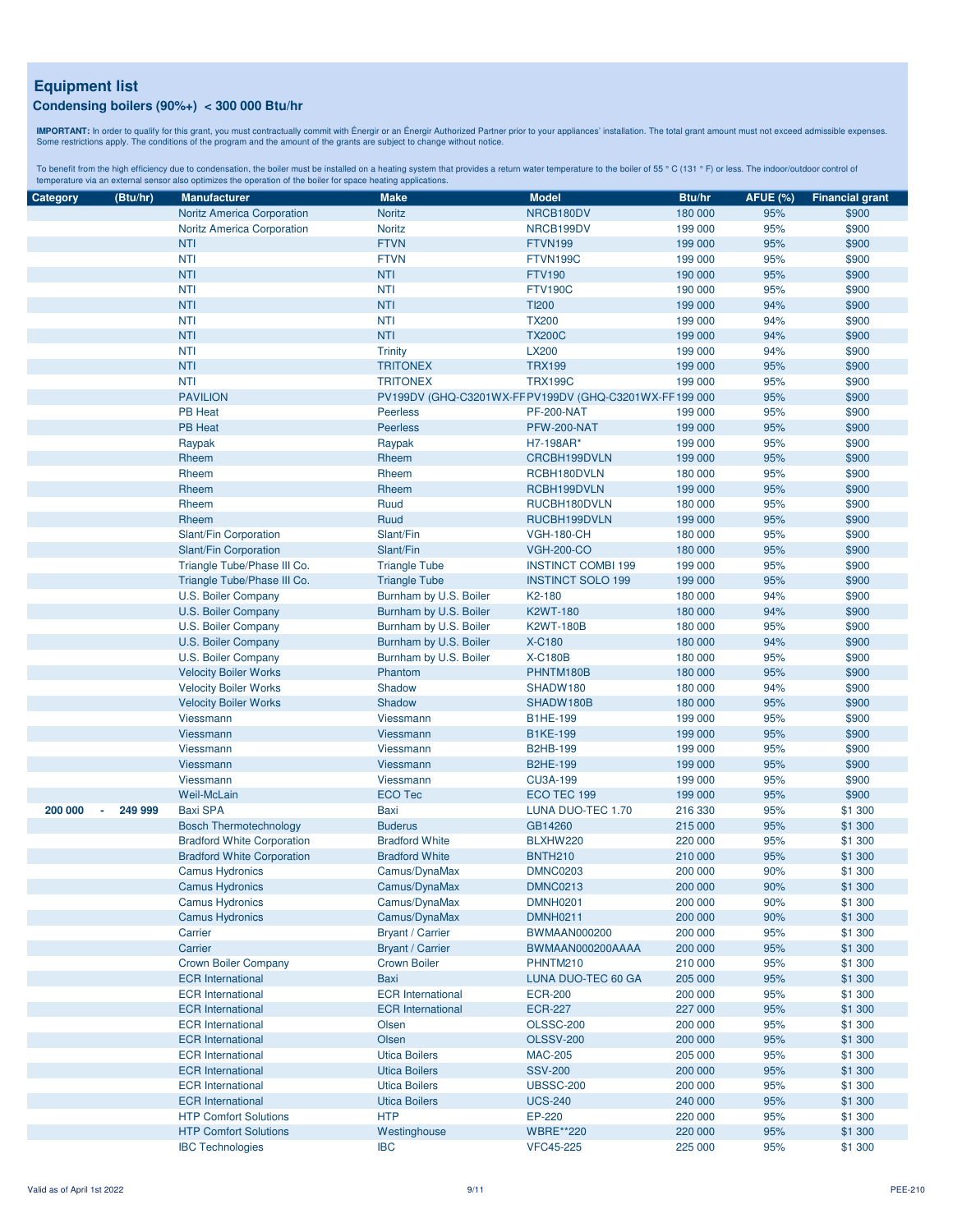**IMPORTANT:** In order to qualify for this grant, you must contractually commit with Énergir o an Énergir Authorized Partner prior to your appliances' installation. The total grant amount must not exceed admissible expenses

| Category | (Btu/hr) | <b>Manufacturer</b>               | <b>Make</b>                  | <b>Model</b>        | Btu/hr  | <b>AFUE (%)</b> | <b>Financial grant</b> |
|----------|----------|-----------------------------------|------------------------------|---------------------|---------|-----------------|------------------------|
|          |          | Kenmore                           | Kenmore                      | <b>DKVLT-200</b>    | 200 000 | 95%             | \$1 300                |
|          |          | <b>Laars Heating Systems</b>      | Laars                        | <b>NTH210</b>       | 210 000 | 95%             | \$1 300                |
|          |          | <b>Laars Heating Systems</b>      | <b>Mascot LX</b>             | MLXHW220            | 220 000 | 95%             | \$1 300                |
|          |          | Lennox                            | GCWB95W205                   | GCWB95W205          | 205 000 | 95%             | \$1 300                |
|          |          | Lennox                            | Lennox                       | <b>GWM-200IE</b>    | 200 000 | 95%             | \$1 300                |
|          |          | <b>Mestek</b>                     | <b>RBI</b>                   | <b>IB199</b>        | 200 000 | 92%             | \$1 300                |
|          |          | <b>Navien</b>                     | <b>Navien</b>                | <b>NFB-200</b>      | 200 000 | 95%             | \$1 300                |
|          |          | Navien                            | <b>Navien</b>                | <b>NFC-200</b>      | 200 000 | 95%             | \$1 300                |
|          |          | <b>Navien</b>                     | <b>Navien</b>                | NFC-250/175H        | 210 000 | 95%             | \$1 300                |
|          |          | Navien                            | <b>Navien</b>                | NFC-250/200H        | 210 000 | 95%             | \$1 300                |
|          |          | <b>Navien</b>                     | NCB-240/110H                 | NCB-240/110H        | 240 000 | 95%             | \$1 300                |
|          |          | <b>Navien</b>                     | NCB-240/130H                 | NCB-240/130H        | 240 000 | 95%             | \$1 300                |
|          |          | <b>NTI</b>                        | <b>Trinity</b>               | <b>TFT200</b>       | 200 000 | 95%             | \$1 300                |
|          |          | <b>NTI</b>                        | <b>Trinity</b>               | <b>TFT201</b>       | 200 000 | 95%             | \$1 300                |
|          |          | <b>PB Heat</b>                    | <b>Peerless</b>              | <b>PF-210-NAT</b>   | 210 000 | 95%             | \$1 300                |
|          |          | <b>PB Heat</b>                    | <b>Peerless</b>              | PFW-210-NAT         | 210 000 | 95%             | \$1 300                |
|          |          |                                   | Rinnai                       | Q205S               |         | 95%             | \$1 300                |
|          |          | Rinnai America Corporation        |                              |                     | 205 000 |                 |                        |
|          |          | Slant/Fin Corporation             | <b>CHS</b>                   | <b>CHS-201</b>      | 200 000 | 95%             | \$1 300                |
|          |          | Slant/Fin Corporation             | Slant/Fin                    | <b>CHS-200</b>      | 200 000 | 95%             | \$1 300                |
|          |          | Slant/Fin Corporation             | Slant/Fin                    | <b>VSLII-200</b>    | 200 000 | 92%             | \$1 300                |
|          |          | Triangle Tube/Phase III Co.       | <b>Triangle Tube</b>         | <b>Solo 250</b>     | 245 000 | 95%             | \$1 300                |
|          |          | <b>U.S. Boiler Company</b>        | Burnham by U.S. Boiler       | <b>ALP210B</b>      | 210 000 | 95%             | \$1 300                |
|          |          | U.S. Boiler Company               | Burnham by U.S. Boiler       | <b>ASPN-205</b>     | 205 000 | 95%             | \$1 300                |
|          |          | U.S. Boiler Company               | Burnham by U.S. Boiler       | <b>K2FT-205</b>     | 205 000 | 95%             | \$1 300                |
|          |          | <b>Utica Boilers</b>              | <b>MACF-205</b>              | <b>MACF-205</b>     | 205 000 | 95%             | \$1 300                |
|          |          | <b>Velocity Boiler Works</b>      | Raptor                       | <b>RPTR205</b>      | 205 000 | 95%             | \$1 300                |
|          |          | <b>Velocity Boiler Works</b>      | <b>Velocity Boiler Works</b> | RPTR205HB           | 205 000 | 95%             | \$1 300                |
|          |          | Weil-McLain                       | <b>Weil-McLain</b>           | <b>EVG220</b>       | 220 000 | 95%             | \$1 300                |
|          |          | Weil-McLain                       | <b>Weil-McLain</b>           | ULTRA230-CT         | 230 000 | 94%             | \$1 300                |
| 250 000  | 299 999  | <b>Bosch Thermotechnology</b>     | <b>Bosch</b>                 | <b>SSB255</b>       | 255 000 | 96%             | \$1 300                |
|          |          | <b>Bosch Thermotechnology</b>     | <b>Buderus</b>               | GB162-80            | 290 000 | 92%             | \$1 300                |
|          |          | <b>Bradford White Corporation</b> | <b>Bradford White</b>        | <b>BNTH285</b>      | 285 000 | 95%             | \$1 300                |
|          |          | <b>Camus Hydronics</b>            | Camus/DynaMax                | <b>DMNC0253</b>     | 250 000 | 90%             | \$1 300                |
|          |          | <b>Camus Hydronics</b>            | Camus/DynaMax                | <b>DMNC0263</b>     | 250 000 | 90%             | \$1 300                |
|          |          | <b>Camus Hydronics</b>            | Camus/DynaMax                | <b>DMNC0293</b>     | 299 000 | 90%             | \$1 300                |
|          |          | <b>Camus Hydronics</b>            | Camus/DynaMax                | <b>DMNH0251</b>     | 250 000 | 90%             | \$1 300                |
|          |          | <b>Camus Hydronics</b>            | Camus/DynaMax                | <b>DMNH0261</b>     | 250 000 | 90%             | \$1 300                |
|          |          | <b>Camus Hydronics</b>            | Camus/DynaMax                | <b>DMNH0291</b>     | 299 000 | 90%             | \$1 300                |
|          |          | <b>Camus Hydronics</b>            | <b>Valiant FT</b>            | <b>VANH-0250</b>    | 250 000 | 95%             | \$1 300                |
|          |          | <b>Camus Hydronics</b>            | <b>Valiant FT</b>            | <b>VANH-0299</b>    | 299 000 | 95%             | \$1 300                |
|          |          | Carrier                           | <b>Bryant / Carrier</b>      | <b>BWMAAN000299</b> | 299 000 | 95%             | \$1 300                |
|          |          | <b>Crown Boiler Company</b>       | <b>Crown Boiler</b>          | PHNTM285            | 285 000 | 95%             | \$1 300                |
|          |          | <b>ECR</b> International          | Olsen                        | <b>OLSSC-299</b>    | 299 000 | 95%             | \$1 300                |
|          |          | <b>ECR</b> International          | <b>Utica Boilers</b>         | <b>UBSSC-299</b>    | 299 000 | 95%             | \$1 300                |
|          |          | <b>HTP Comfort Solutions</b>      | <b>HTP</b>                   | <b>EFT-285</b>      | 285 000 | 95%             | \$1 300                |
|          |          | <b>HTP Comfort Solutions</b>      | <b>HTP</b>                   | EP-299              | 299 000 | 95%             | \$1 300                |
|          |          | <b>HTP Comfort Solutions</b>      | Westinghouse                 | <b>WBRE**299</b>    | 299 000 | 95%             | \$1 300                |
|          |          | <b>HTP Comfort Solutions</b>      | Westinghouse                 | WBRNG285            | 285 000 | 95%             | \$1 300                |
|          |          | <b>IBC Technologies</b>           | <b>IBC</b>                   | SL26-260G3          | 260 000 | 95%             | \$1 300                |
|          |          | Kenmore                           | Kenmore                      | DKVLT-299           | 299 000 | 95%             | \$1 300                |
|          |          | King Heating Products Inc.        | <b>Eco King Ultimate</b>     | <b>EK 299-CHB</b>   | 295 000 | 92%             | \$1 300                |
|          |          | <b>Laars Heating Systems</b>      | Laars                        | <b>NTH285</b>       | 285 000 | 95%             | \$1 300                |
|          |          | Lochinvar                         | Lochinvar                    | <b>KHB285N</b>      | 285 000 | 95%             | \$1 300                |
|          |          | Lochinvar                         | Lochinvar                    | <b>WHB285N</b>      | 285 000 | 95%             | \$1 300                |
|          |          | Navien                            | NCB-250/150H                 | NCB-250/150H        | 250 000 | 95%             | \$1 300                |
|          |          | <b>NTI</b>                        | <b>Trinity</b>               | LX300               | 275 000 | 94%             | \$1 300                |
|          |          | <b>NTI</b>                        | <b>Trinity</b>               | <b>TFT250</b>       | 250 000 | 95%             | \$1 300                |
|          |          | <b>NTI</b>                        | <b>Trinity</b>               | <b>TFT285</b>       | 285 000 | 95%             | \$1 300                |
|          |          | <b>NTI</b>                        | <b>Trinity</b>               | <b>TFT300</b>       | 299 000 | 94%             | \$1 300                |
|          |          | Raypak                            | Raypak                       | H7-278AR*           | 275 000 | 95%             | \$1 300                |
|          |          | Riello Canada                     | Riello                       | CONDEXA PRO NA 75 P | 256 000 | 95%             | \$1 300                |
|          |          | Slant/Fin Corporation             | <b>CHS</b>                   | <b>CHS-285</b>      | 285 000 | 95%             | \$1 300                |
|          |          |                                   |                              |                     |         |                 |                        |